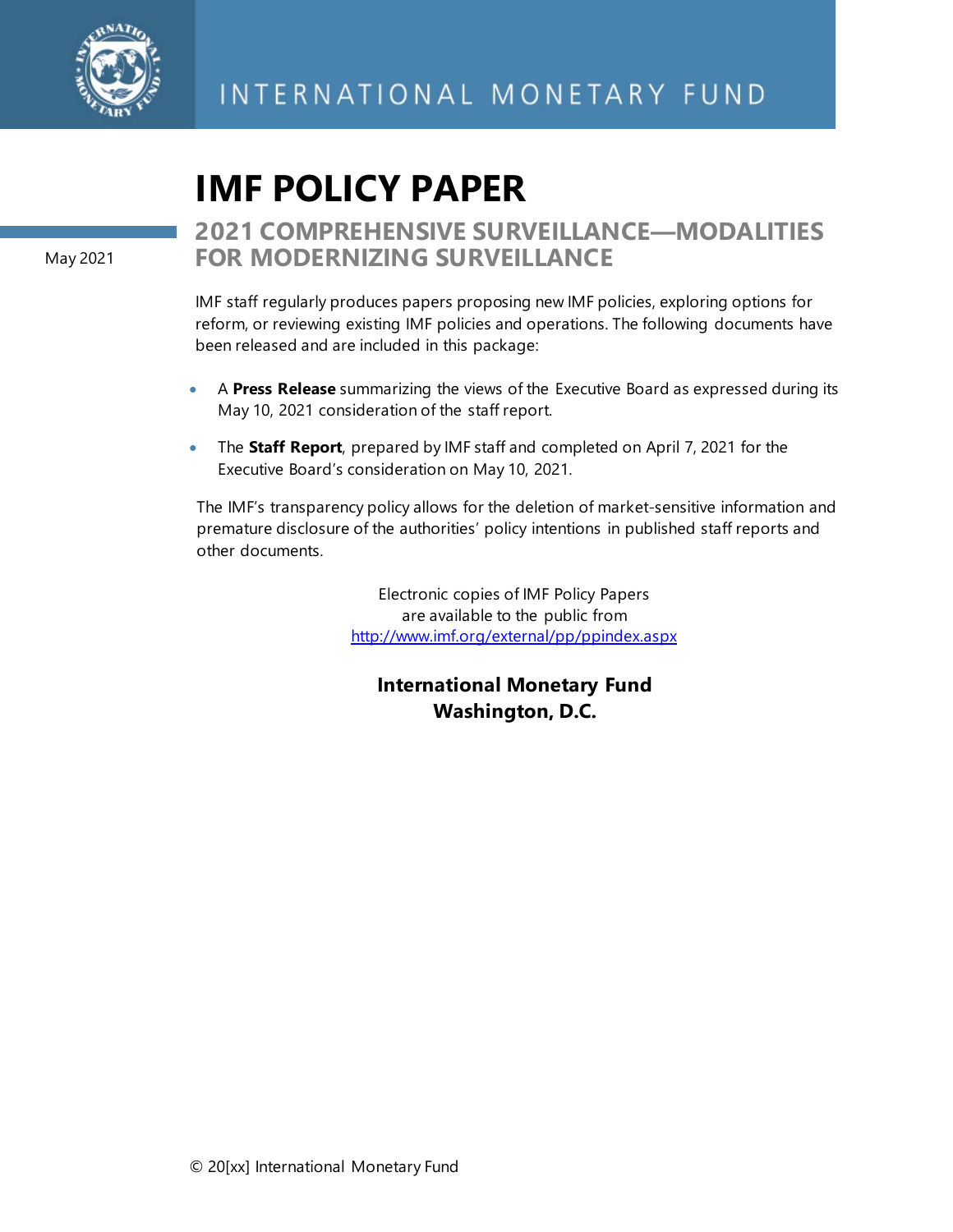



PR21/136

## **IMF Executive Board Concludes the 2021 Comprehensive Surveillance Review**

#### **FOR IMMEDIATE RELEASE**

- The review provides the strategic direction for the IMF's surveillance and aims to make it more timely, topical, targeted, interconnected, and better informed.
- A macroeconomic landscape characterized by elevated uncertainties about the recovery from the COVID-19 pandemic creates difficult trade-offs for policymakers as they seek to achieve inclusive and sustainable growth and stability. Important trends—in digital technology, climate change, inequality, demographics, and geopolitics—affect economic sustainability and present opportunities and challenges.
- Against this background, the priorities that will guide IMF surveillance are confronting risks and uncertainties, preempting and mitigating spillovers, fostering economic sustainability and a unified approach to policy advice.

**Washington, DC – May 20, 2021:** On May 10, 2021, the Executive Board of the International Monetary Fund (IMF) concluded a comprehensive review of the IMF's surveillance activities. The 2021 Comprehensive Surveillance Review (CSR), which takes place in the context of the global crisis resulting from the COVID-19 pandemic, provides the strategic direction for the Fund's surveillance work for the coming years.

The review identifies key surveillance priorities, which are informed by the major trends impacting on the global economy. The priorities that will guide the IMF surveillance are confronting risks and uncertainties, preempting and mitigating spillovers, fostering economic sustainability and a unified approach to policy advice. The priorities should better position Fund engagement and policy advice to help the membership confront the challenges posed by the emerging macrofinancial landscape. The review aims to strengthen the practice of Fund surveillance by making it more timely, topical, targeted, interconnected, and better informed.

The CSR's main findings on trends, policy challenges, surveillance priorities are reflected in the [Overview Paper](https://www.imf.org/en/Publications/Policy-Papers/Issues/2021/05/18/2021-Comprehensive-Surveillance-Review-Overview-Paper-460270), while the paper o[n Modalities for Modernizing Surveillance](https://www.imf.org/en/Publications/Policy-Papers/Issues/2021/05/18/2021-Comprehensive-Surveillance-Review-Modalities-for-Modernizing-Surveillance-460273) outlines how surveillance will change in practice.

The Fund's comprehensive surveillance review builds on extensive background work, including in-depth analysis o[f Confronting Risks and Uncertainties](https://www.imf.org/en/Publications/Policy-Papers/Issues/2021/05/18/2021-Comprehensive-Surveillance-Review-Background-Paper-on-The-Surveillance-Priority-460276), Preempting and Mitigating [Spillovers,](https://www.imf.org/en/Publications/Policy-Papers/Issues/2021/05/18/2021-Comprehensive-Surveillance-Review-Background-Paper-on-The-Surveillance-Priority-460297) an[d Ensuring Economic Sustainability.](https://www.imf.org/en/Publications/Policy-Papers/Issues/2021/05/18/2021-Comprehensive-Surveillance-Review-Background-Paper-on-The-Surveillance-Priority-460300) Additional background papers are dedicated to [Integrating Climate Change into Article IV Consultations](https://www.imf.org/en/Publications/Policy-Papers/Issues/2021/05/18/2021-Comprehensive-Surveillance-Review-Background-Paper-on-Integrating-Climate-Change-into-460303) an[d Systemic Risk and](https://www.imf.org/en/Publications/Policy-Papers/Issues/2021/05/18/2021-Comprehensive-Surveillance-Review-Background-Paper-on-Systemic-Risk-and-460306)  [Macroprudential Policy Advice in Article IV Consultations.](https://www.imf.org/en/Publications/Policy-Papers/Issues/2021/05/18/2021-Comprehensive-Surveillance-Review-Background-Paper-on-Systemic-Risk-and-460306) The review was further informed by analysis on the **Traction** of Fund advice, **Scenario Planning exercises that informed the** priorities, and a report on th[e Stakeholder Surveys](https://www.imf.org/en/Publications/Policy-Papers/Issues/2021/05/18/2021-Comprehensive-Surveillance-Review-Background-Paper-on-Main-Findings-from-The-460343).

#### **Executive Board Assessment**

Executive Directors broadly agreed with the main conclusions of the Comprehensive Surveillance Review (CSR). They noted that the CSR will serve as a blueprint for Fund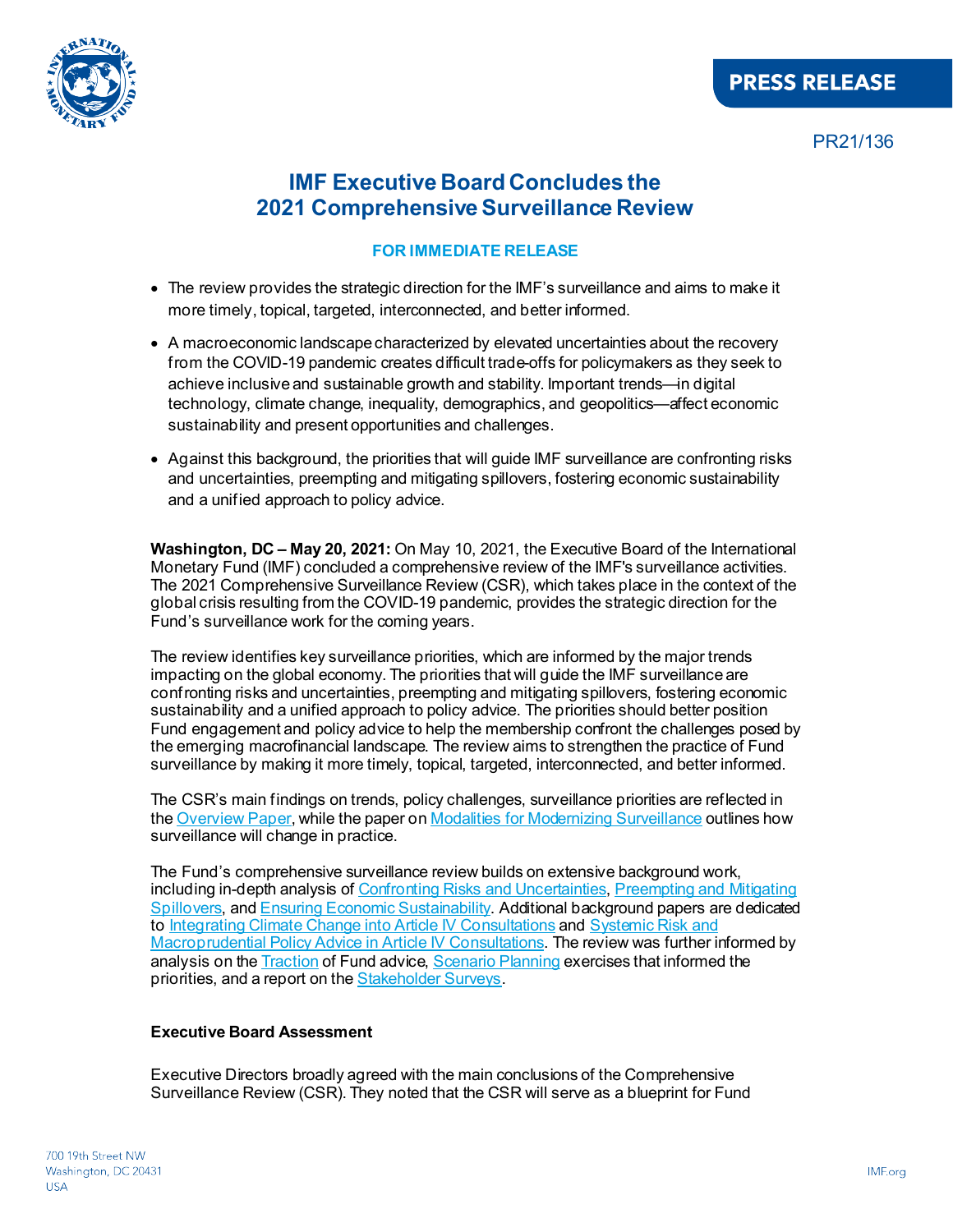surveillance to help the membership navigate the challenges of the next five-to-ten years, informing forthcoming work on capital flows, climate change, and data, among other issues. Directors agreed that Fund surveillance needs to be better interconnected, more timely, topical, and targeted, and welcomed the CSR's ambitions to modernize surveillance modalities.

Directors agreed with the CSR's assessment that a macroeconomic landscape characterized by elevated uncertainties about the recovery from the COVID-19 pandemic will create difficult trade-offs for policymakers as they seek to achieve inclusive and sustainable growth and stability. Important trends—in digital technology, climate change, inequality, demographics, and geopolitics—affecting economic sustainability will also present opportunities and challenges and, where macro-critical, will need to be incorporated in the Fund's surveillance.

Directors agreed with the four proposed surveillance priorities:

**Confronting risks and uncertainties.** Directors generally welcomed better integrating risks and uncertainties in the Fund's surveillance, including by increasing the emphasis on the range of potential outcomes relative to the baseline and offering more contingent policy advice, although some Directors cautioned against making surveillance excessively riskcentric. Directors welcomed the emphasis on clearer communication on risks, although the communications should be carefully framed to avoid unintended consequences.

**Pre-empting and mitigating adverse spillovers**. Directors agreed that the Fund should continue to strengthen its work on spillovers, drawing on better data, tools, and informationsharing frameworks, while strengthening the dialogue with the membership. Directors broadly agreed that the Spillovers Tool and the Spillovers Forum would help in this regard.

**Fostering economic sustainability**. Directors welcomed a broader focus on sustainability, which can be affected by factors such as demographics, digitalization, inequality, socio- and geopolitical developments, and climate change under certain circumstances. They supported incorporating the macro-financial and distributional impacts of policies, where macroeconomically relevant, while considering country-specific political economy, and institutional and capacity constraints. At the same time, Directors recognized the need for Article IV consultations to remain selective and focused in their coverage of new topics and cautioned against over-stretching Fund surveillance. They called on the Fund to coordinate closely with other organizations and better leverage outside expertise whenever possible.

**Unified policy advice**. Directors agreed that, in an environment of constrained policy space where members may deploy multiple policy tools simultaneously, a more unified approach to the policy mix is needed. They considered that the completion of the Integrated Policy Framework would be helpful in this context.

Directors underscored the importance of strengthening the traction of Fund advice through higher quality analysis, stronger engagement on country-specific issues, more continuous dialogue with all relevant stakeholders, and clear communication. In this context, Directors considered further integration of capacity development (CD) in surveillance as a priority area, including strengthening the use of the CD country strategies. They considered that virtual engagement could be leveraged but stressed that in-person missions were still essential to build relations and trust and ensure a close policy dialogue with the authorities.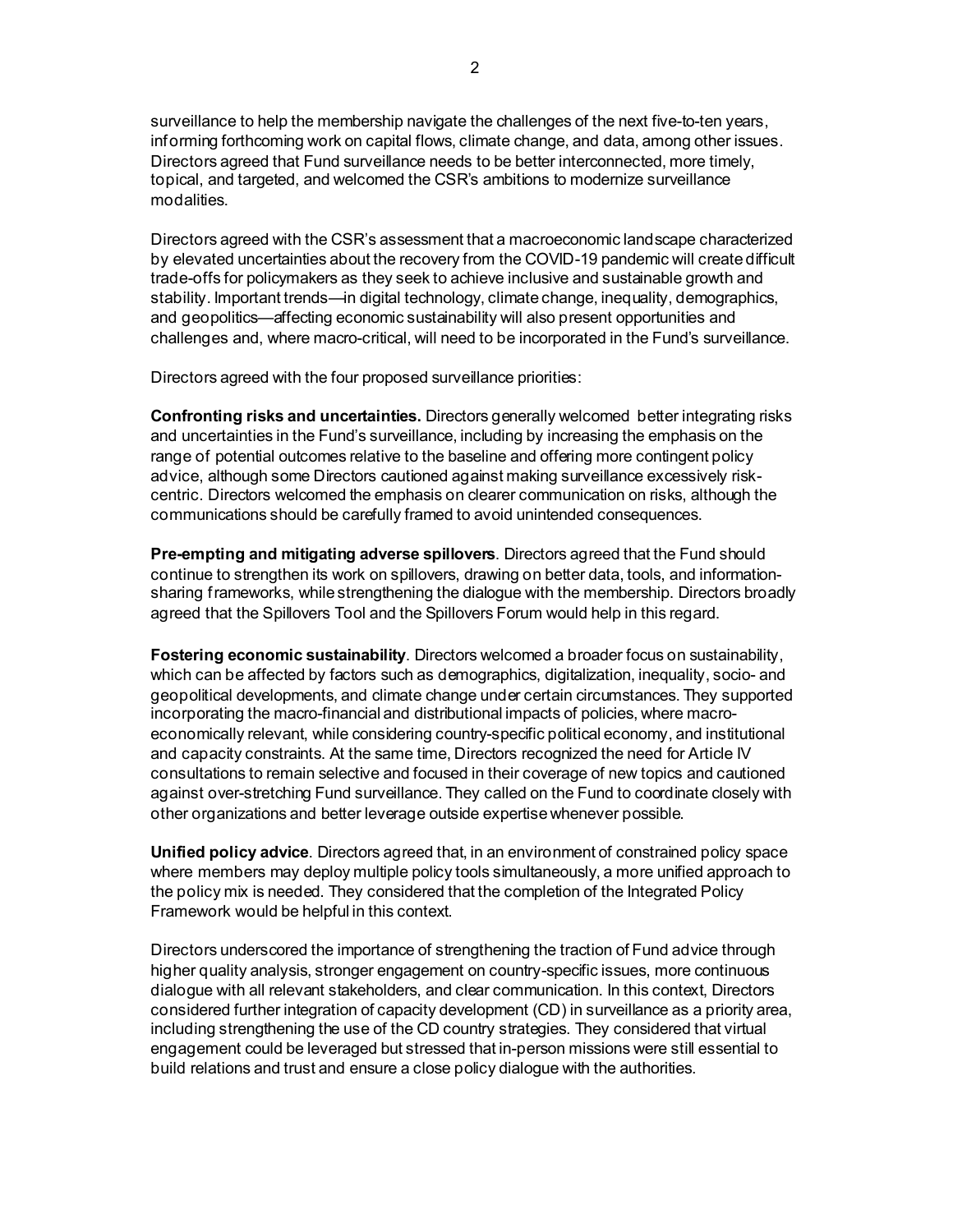Directors welcomed the novel approaches of Board engagement to enhance its strategic role, take up cross-cutting issues in a more comprehensive manner, and be more strategic and forward-leaning. They welcomed the Board Country Matters Meetings (CMMs) as an instrument to focus on conjunctural cross-country policy-relevant issues, with a few requesting opportunities for the Board to provide input and select topics, and looked forward to further detail on the interaction of CMMs and regular surveillance. Directors generally supported the Granular Policy Initiative as a way to provide more specific advice to the membership as they face new challenges.

Directors agreed that focused Article IV Consultations, with topics selected in collaboration with the authorities and while continuing to cover core areas, would help better balance selectivity and comprehensiveness. In this context, Directors emphasized the need to adhere to the principles of evenhandedness and macro-criticality. A number of Directors stressed that more focused reports should not come at the expense of the reports' broad macroeconomic coverage and their use as reference documents.

Directors agreed on the need to deepen macro-financial analysis and further integrate it into bilateral surveillance. They called for additional efforts in the areas of systemic risk analysis to better anchor macroprudential policy advice. Directors agreed that Article IV staff reports should provide a well-articulated view about systemic risk grounded in a rigorous analysis of financial vulnerabilities. In this context, they stressed the need for closer integration of FSAP findings and recommendations with the Article IV Consultations. They also underscored the need to expand macro-financial talent at the Fund, particularly in country teams, while taking into account budget considerations. Directors further noted that, as digital money gains prominence, Fund surveillance should explore its potential benefits, as well as risks and spillovers.

Directors recognized the importance of a more systematic integration into surveillance of macro-critical emerging topics, including climate change. They generally agreed that coverage of climate change mitigation in Article IV consultations would be strongly encouraged for the largest emitters of greenhouse gases. A few Directors underlined the need to account for past emissions and the energy needs of developing countries as they grow. Directors stressed that Fund surveillance should be open to different policy approaches to climate change mitigation, that coverage of climate issues in surveillance needs to be consistent with the Fund's surveillance mandate and in line with the Paris Agreement. They underscored that, wherever macrocritical, climate change adaptation and transition risk in the context of a global shift to a low-carbon economy should be covered in Article IV reports.

Directors emphasized that better data is critical to deliver on surveillance priorities. They looked forward to closing critical data gaps in surveillance in the areas of public sector data, foreign-exchange intervention data, and indicators for macrofinancial analysis through the forthcoming review of Data Provision to the Fund with a few Directors calling for a cautious approach to foreign-exchange intervention data. Some Directors noted that increased data requirements might place undue additional demands on authorities and should be balanced against capacity considerations.

Directors welcomed the proposed flexible and gradual approach to implementing the new modalities, which revolve around the principle of experimentation, adaptation, and flexibility, while working within the confines of existing formal frameworks. They looked forward to a revised surveillance guidance note, and sought Board engagement on implementation of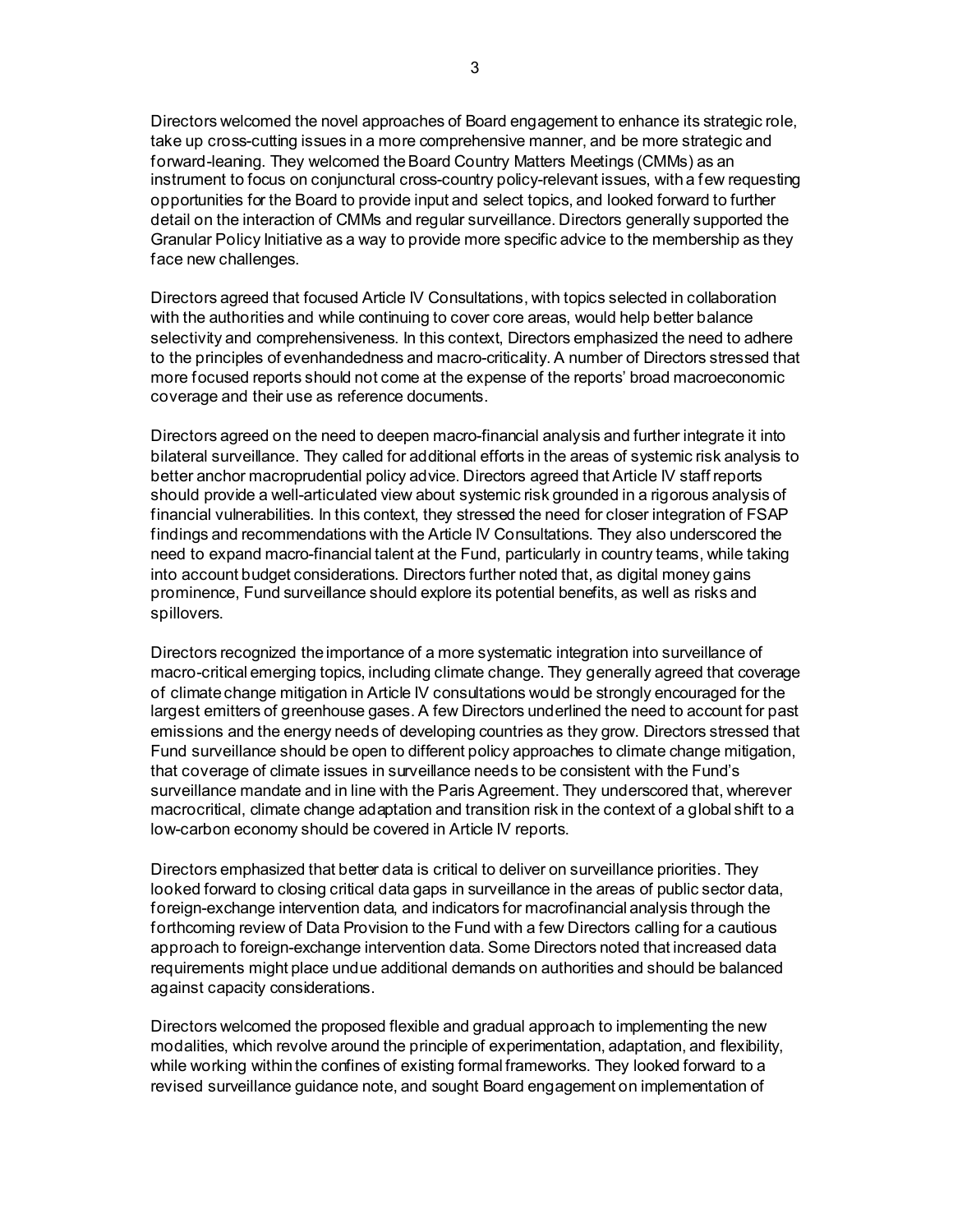modalities as well as coordination across departments in advance of the guidance note and in the context of the semi-annual work program discussions.

Directors recognized that modernizing surveillance might require additional resources and that the specifics will be taken up in the context of the Fund's overall budget discussions.

Directors concurred that no changes to the Integrated Surveillance Decision are required. They agreed that progress on CSR implementation will be reassessed in about two years in the context of an interim review and that the comprehensive review will remain on a five yearcycle.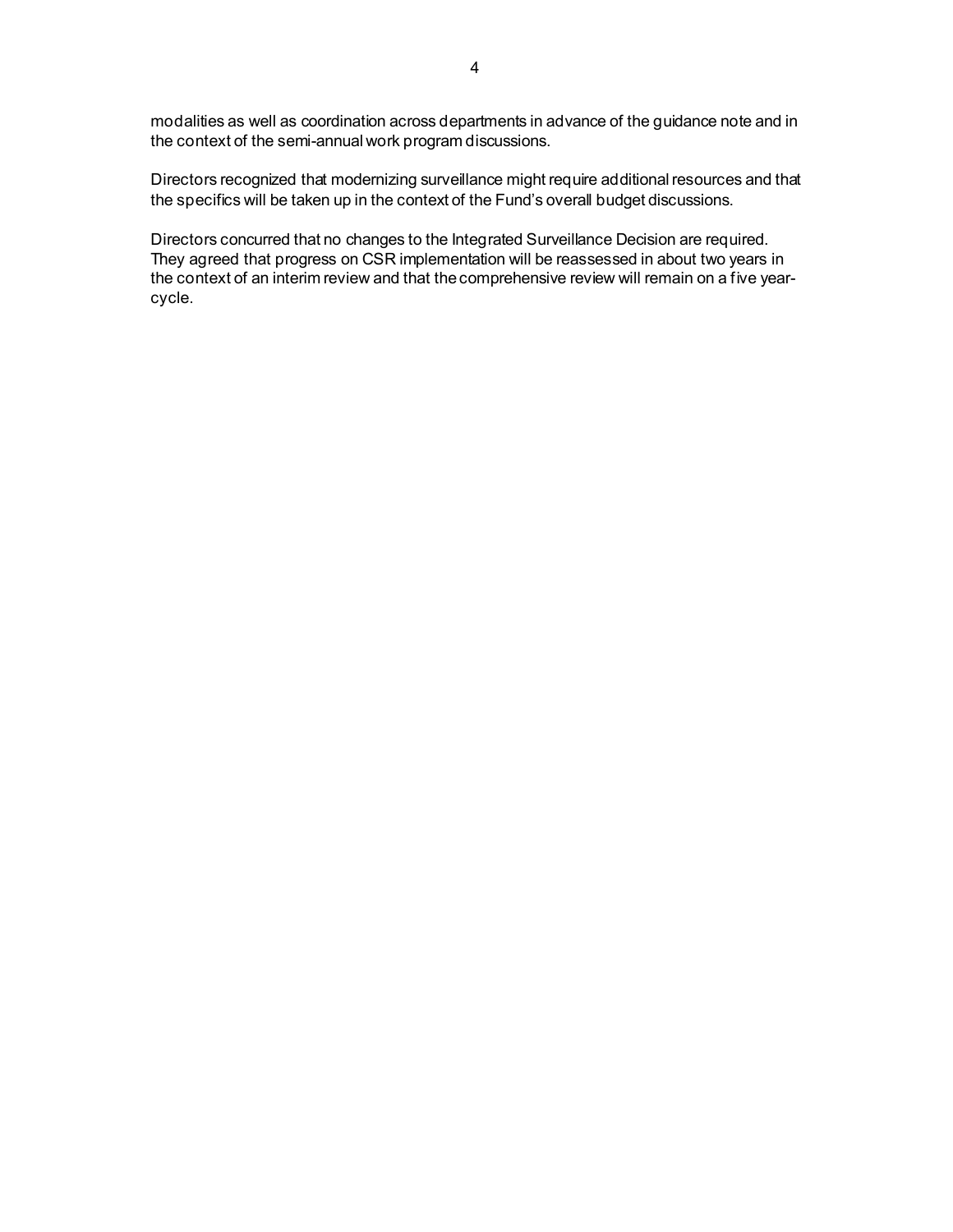

April 7, 2021

## **2021 COMPREHENSIVE SURVEILLANCE REVIEW— MODALITIES FOR MODERNIZING SURVEILLANCE**

## **EXECUTIVE SUMMARY**

**Modern Fund surveillance needs to be…** 

**…more targeted, topical and timely.** A *Granular Policy Initiative (GPI)* would build on the Policy Tracker to help identify common issues affecting the membership, tailor policy advice to country specific circumstances, and catalyze Fund policy views on cross-cutting issues. Board *Country Matters Meetings (CMMs)* on conjunctural cross-region policy-relevant issues would provide guidance to feed back into bilateral surveillance. *Focused AIV Consultations* would provide space for discussions of macro-critical topical issues. Virtual engagement can complement Fund missions and allow for nimbler surveillance if leveraged correctly. All of these would consider country-specific needs and constraints, including for Low Income Countries/Fragile States (LIC/FS).

**…better interconnected.** Improved analysis and clarity around a well-articulated view or an *Assessment of Systemic Financial Risks*, a new process for more seamless *FSAP Integration,* and *Expanding Macrofinancial Talent* would strengthen macrofinancial integration in Article IV reports. *Contingent Policy Advice* can help members better address the range of potential outcomes. A *Spillovers Tool* for major policy spillovers and a *Spillovers Forum* for producers and receivers to informally discuss incipient issues would foster more structured and candid discussion of spillovers. Supported by the development of new tools, *Climate* would be systematically integrated into bilateral surveillance when macro-critical. Improved integration of Capacity Development (CD) would increase traction and help deliver on priorities, including through the elaboration of a *CD Country Strategy* and the support of the *CD Management and Administrative Program (CDMAP)*. *Collaboration with External Partners* would strengthen the Fund's understanding of issues outside its core areas of expertise.

**…and better informed.** A *Revamped Internal Economics Training (IET)* would support CSR modalities as would *Better Tools*. Efforts to enhance the availability of more and better data through *Data Provision to the Fund*, *Encouraged Data Provision* and the *iData Initiative* would strengthen fact-based analysis. The ongoing *Integrated Digital Workplace (iDW)* and various *Knowledge Management Projects*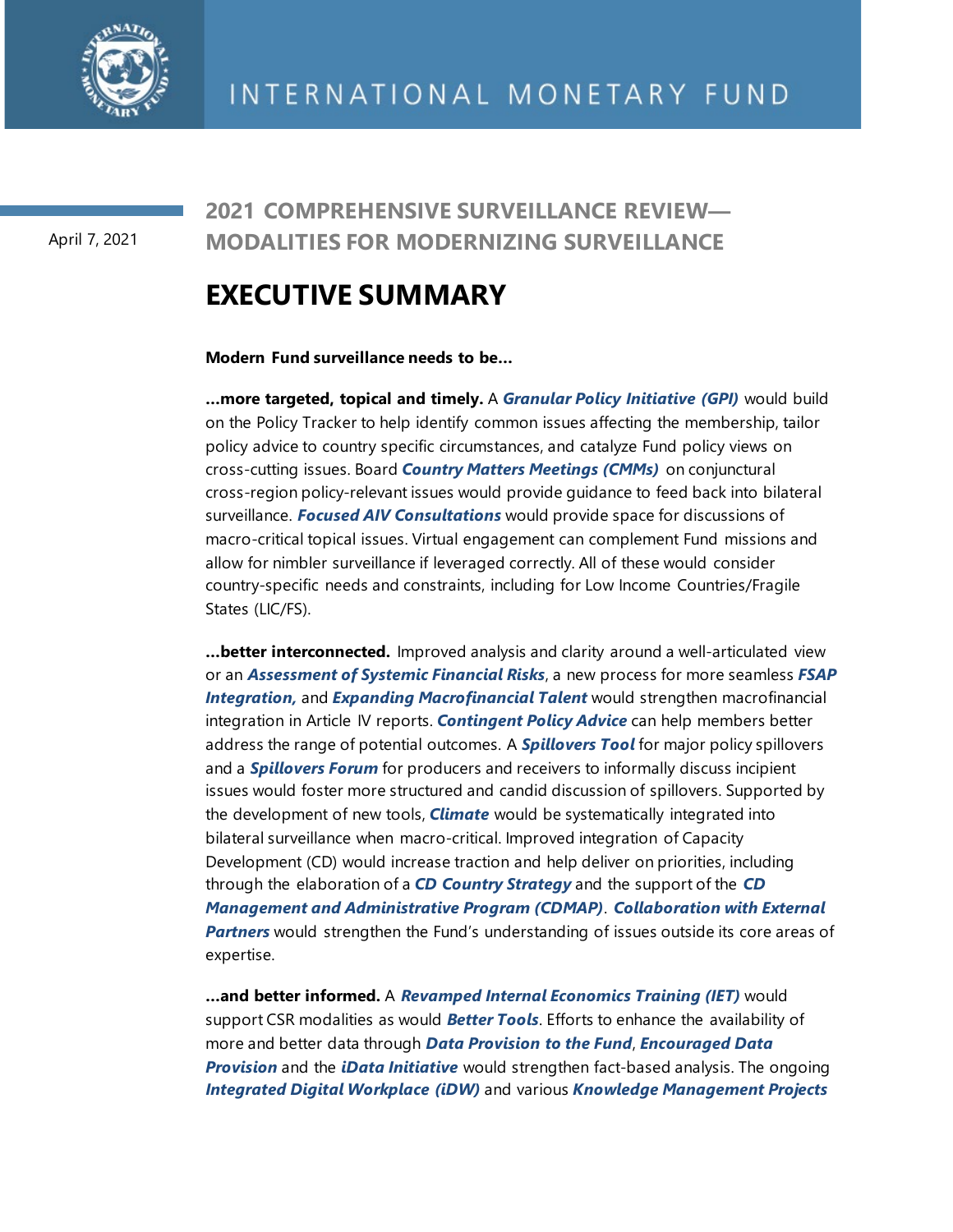aim to support staff's operational and analytical work. A reimagined *Country Portal*  would serve as a "one-stop shop" for all relevant Fund content on a given country.

**Modernizing surveillance will likely require additional resources, although estimates are highly uncertain at this stage.** The paper offers a tentative costing of new proposals with significant budgetary implications. Other proposals could rely on optimizing processes, while others are underway and funded separately; the resource implications of yet others are being picked up in context of other workstreams. Estimates do not include short-term transition costs or pressures on support services and are subject to a significant degree of uncertainty. A flexible approach to implementing the new modalities, characterized by experimentation and learning-bydoing—a "sandbox" for new modalities—is proposed.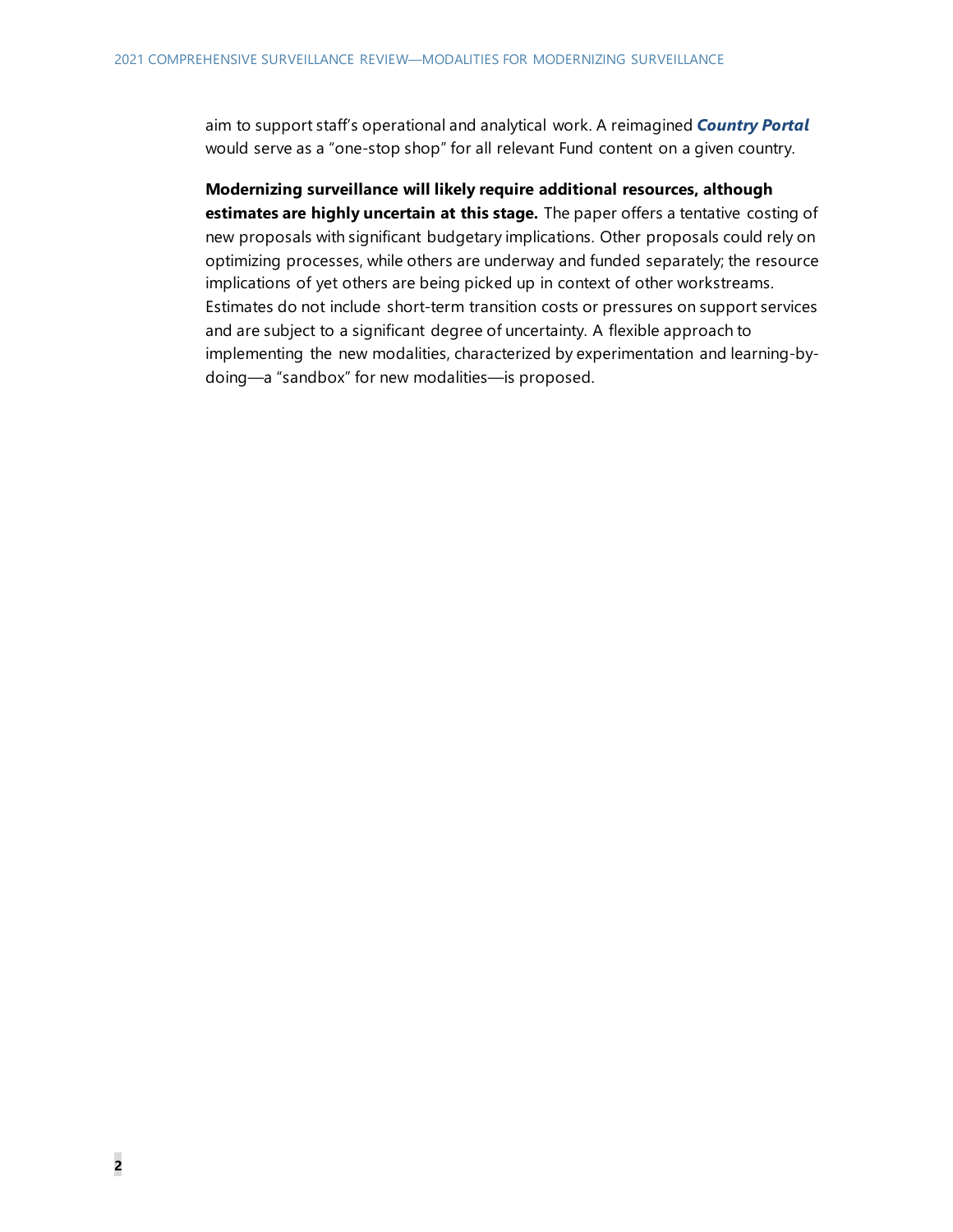## Approved By **Ceyla Pazarbasioglu**

Prepared by the Strategy, Policy, and Review Department in collaboration with other departments and coordinated by Rui Mano and Sergio Rodriguez under the overall guidance of Fabian Bornhorst, Rupa Duttagupta and Sanjaya Panth (all SPR).

## **CONTENTS**

| <b>INTRODUCTION</b>                                                              |     |
|----------------------------------------------------------------------------------|-----|
| <b>MODALITIES FOR STRENGTHENING SURVEILLANCE</b>                                 | 5   |
| A. Support Timely, Topical, and Targeted Surveillance___________________________ |     |
| B. Promote More Interconnected Surveillance                                      |     |
| C. For Better-Informed Surveillance <b>Example 2006</b>                          | -16 |

#### **COSTING\_\_\_\_\_\_\_\_\_\_\_\_\_\_\_\_\_\_\_\_\_\_\_\_\_\_\_\_\_\_\_\_\_\_\_\_\_\_\_\_\_\_\_\_\_\_\_\_\_\_\_\_\_\_\_\_\_\_\_\_\_\_\_\_\_\_\_\_\_\_\_\_\_\_\_\_\_\_\_\_\_\_\_\_\_\_\_\_\_\_\_\_\_\_\_\_\_ 22**

#### **BOXES**

| 1. Country Matters Meetings (CMMs)                                               |     |
|----------------------------------------------------------------------------------|-----|
| 2. Granular Policy Initiative (GPI) __________                                   | - 8 |
| 3. Focused Article IV Consultations _________                                    | 10  |
| 4. Contingent Policy Advice_____________                                         | -13 |
| 5. Integrating Capacity Development and Surveillance ___________________________ | 14  |
| 6. Revamped Internal Economics Training (IET)                                    | 17  |
| 7. The iData Initiative                                                          | 18  |
| 8. Integrated Digital Workplace (iDW)                                            | 19  |

#### **ANNEX**

| Matrix of CSR Proposals |  |  |
|-------------------------|--|--|
|-------------------------|--|--|

| $\sim$<br>References | - |  |
|----------------------|---|--|
|----------------------|---|--|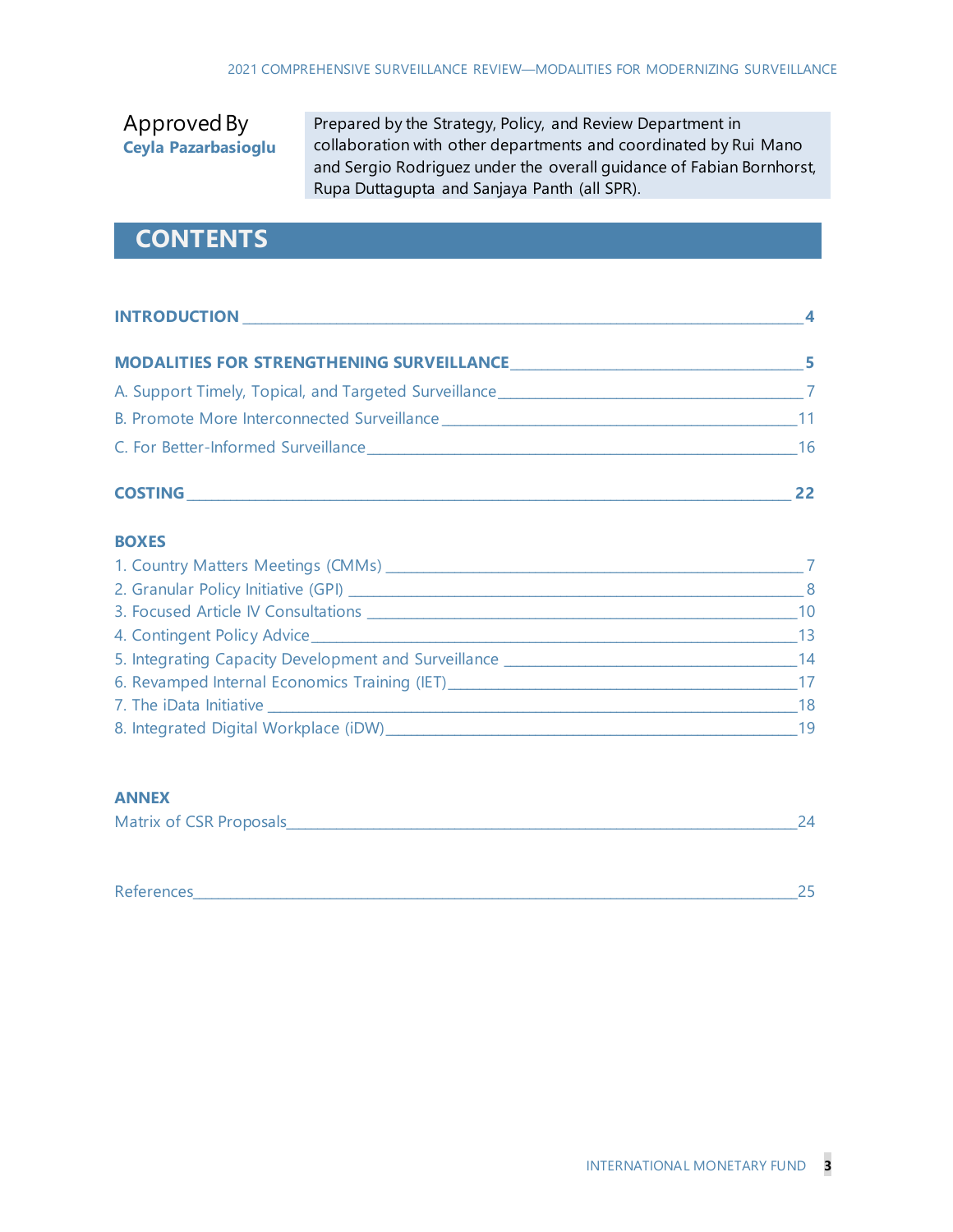## **INTRODUCTION**

## **1. As laid out in the 2021 CSR Overview Paper (IMF, 2021), the Fund is facing a challenging landscape with the world changing more rapidly than before.** Alongside

accelerated change, uncertainty is here to stay. The emerging macrofinancial landscape involves subdued and divergent growth prospects, widening imbalances, rising financial complexity, and limited policy space that pre-dated COVID—but have all become more salient.

### **2. To help the membership confront this landscape and better position Fund surveillance, the CSR Overview Paper proposes four surveillance priorities:**

- **Confronting risks and uncertainties.** Risks and uncertain implications of major underlying long-term trends like demographics, technological change, inequality, socio-political and geo-political developments, and climate change will increasingly test growth prospects and economic and financial stability. In this context, Fund surveillance should explicitly discuss these risks through a better understanding of growth-stability trade-offs, contingency planning and policies geared towards risk management, including seizing upside risks.
- **Preempting and mitigating spillovers.** Cross-border spillovers are evolving and intensifying, as global economic integration is shifting on multiple fronts including trade, global value chains, new types of financial intermediaries, relocation of foreign direct investment (FDI), and new patterns for migration and remittances. Rapid advances in digital and financial technologies may also result in more rapid policy and risk transmission and impact on the International Monetary System (IMS). Fund surveillance will need to prioritize the identification of familiar and potentially new, less understood, sources of spillovers, as well as approaches to pre-empt and/or mitigate them.
- **Fostering economic sustainability.** Secular trends (e.g., digitalization, demographics, and climate change), distributional considerations, and the quality of governance and institutions, should be considered to achieve sustainable economic growth and stability. A broader understanding of economic sustainability is necessary to better account for how different economic and non-economic developments can come to bear on the Fund's macroeconomic stability mandate. These and other similar considerations require applying a wider lens or a longer horizon to assessments of stability than has typically been the case so far in Fund surveillance.
- **Adopting a more unified approach to policy advice.** Balancing different priorities with limited policy space will require advice that better accounts for the tradeoffs and synergies among different policy combinations. Such an approach would increase the coherence of Fund advice to support strong and sustainable economic growth.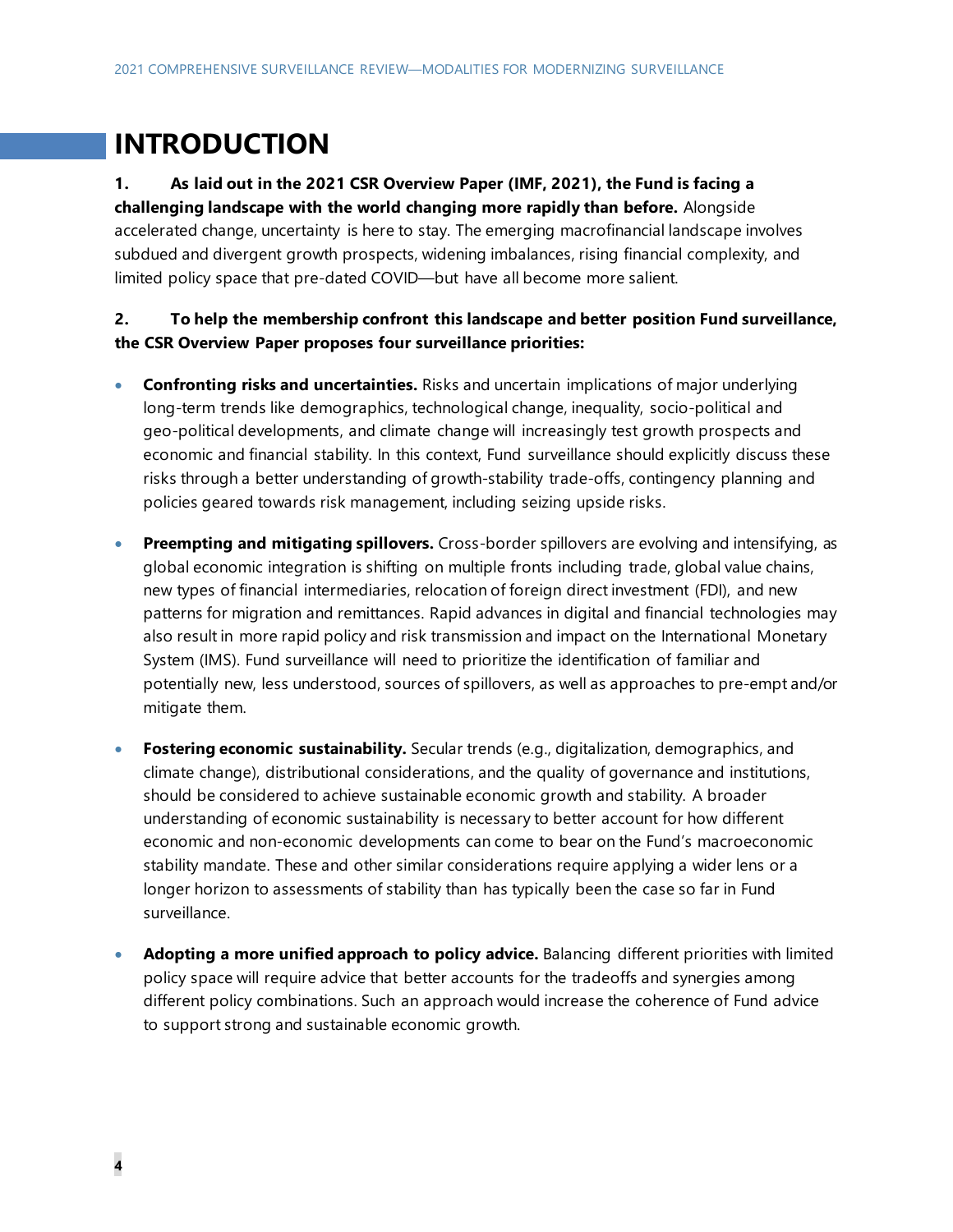**3. This paper elaborates on how Fund surveillance can change in practice to address the four surveillance priorities.** The proposed modalities aim to make Fund surveillance more targeted, topical and timely, better integrated, and better informed. Modalities include new proposals and better leveraging of ongoing initiatives to modernize Fund surveillance, building on past successes while making surveillance nimbler, commensurate with the challenges posed by faster change and increased uncertainty in the global landscape. The proposed modalities also need to duly consider country-specific needs and constraints, including of Low-Income Countries/Fragile States (LIC/FS), cognizant that the approach cannot be one-size-fits-all.

**4. Proposed modalities revolve around the principle of experimentation, adaptation, and**  flexibility. The Fund needs to continuously adapt and be flexible through learning-by-doing and experimentation, particularly at a time of high pressure on resources with multiple ongoing medium-term and COVID-19-related initiatives. As experience is accumulated, modalities that prove useful should be strengthened and refined, while others are dispensed with. The revised Surveillance Guidance Note will take on the more detailed implementation aspects not covered in this paper. Progress should be reassessed in about two years in the context of an Interim Surveillance Review.

## **MODALITIES FOR STRENGTHENING SURVEILLANCE**

*This section presents key proposals (see table in Annex I) [1](#page-9-0) for making Fund surveillance more timely, topical, targeted, interconnected, and better informed. It elaborates on new proposals and how to leverage ongoing initiatives.* 

**5. A modern surveillance framework requires a more flexible approach that embraces experimentation and adaptation.** The structure of surveillance products (e.g., Article IV staff reports) and engagement has served the membership well. Yet, it has remained largely unchanged in the past several decades—centered around annual cycles with comprehensive and self-contained reports that are often not sufficiently timely, and not always well synchronized with national policy debates. A growing list of requirements on Article IV staff reports that has accumulated from the past has also contributed to the perception that they are formulaic and stale. In the shifting global landscape, surveillance will need to be nimble and more responsive to emerging priorities at the country-level, particularly when critical developments occur in-between consultations, which would greatly help increase traction (see CSR background paper on traction, IMF, 2021a).

**6. Surveillance will also need to better surface issues of strategic and cross-cutting importance so that the international community, represented by the Board, can offer its collective views.** Fund surveillance is exercised by the Executive Board. The Board's discussion normally articulated in the Summing Up—establishes the Funds' views on the economic risks and policy priorities for the member country, as well as areas of debate. When well-balanced, the exercise of Board surveillance provides the opportunity to consider both country-specific issues and strategic trends that cut across the membership. This helps identify policy areas or risks that require

<span id="page-9-0"></span> $1$  New CSR proposals and ongoing initiatives are highlighted in blue italics throughout the paper.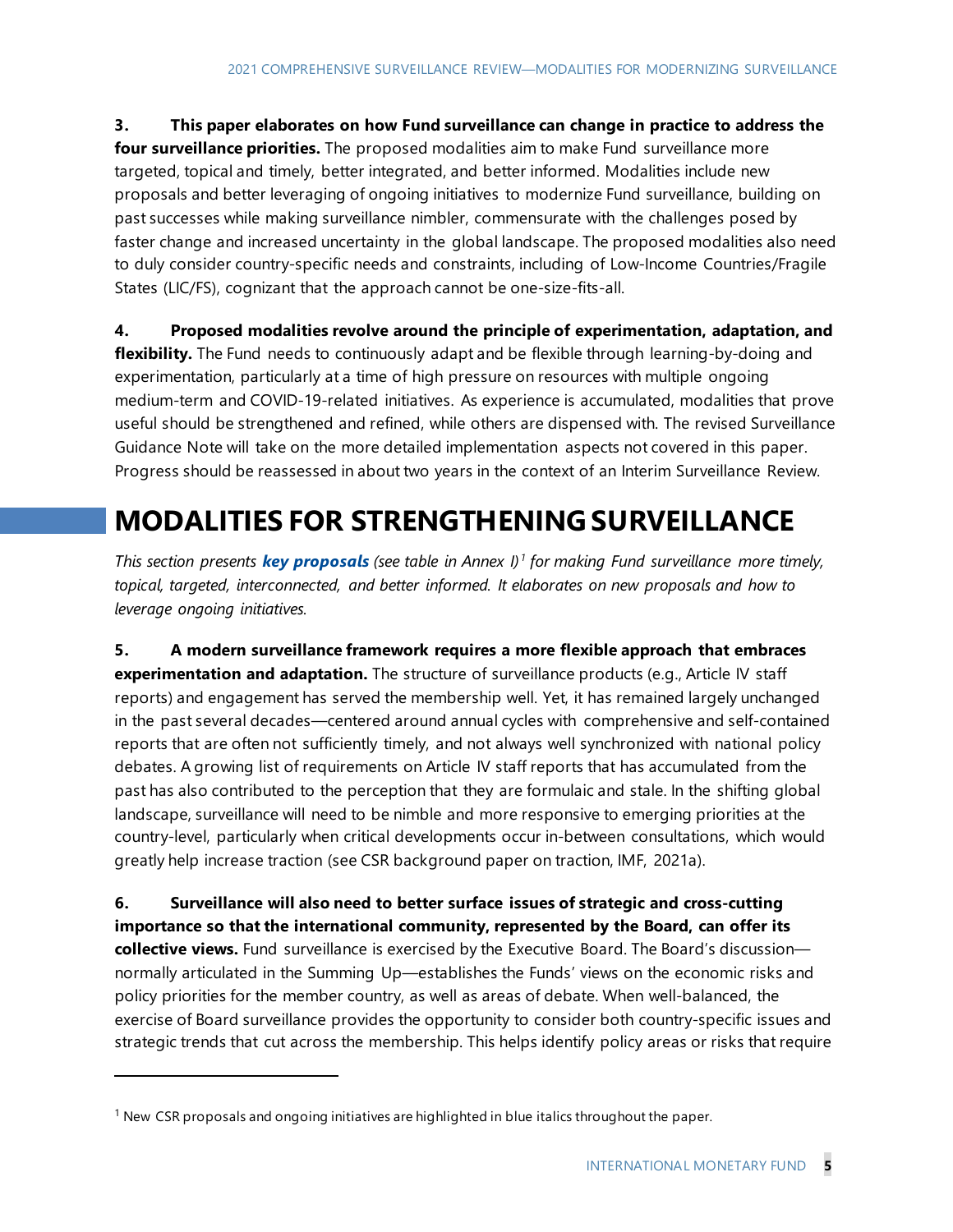deeper analysis, provides strategic direction, and informs future surveillance. While cross-cutting issues that are of strategic interest to other members frequently arise in Article IV consultations, they are nevertheless not systematically captured by dedicated multilateral surveillance products, such as the flagship reports. Indeed, beyond the flagship discussions and regional briefings, the Board has limited opportunities to provide views on breaking developments of importance to a subset of members spanning geographies or the international community at large (see IMF 2014, 2018, 2019 and findings from a survey to stakeholders in the background paper IMF, 2021b).

**7. To achieve these objectives, surveillance, in particular surveillance through Article IV consultations, would benefit from more flexibility to adapt to rapidly evolving demands.** Thus, the modalities discussed in this section, both new and ongoing initiatives, together aim to make Fund surveillance limber against an underlying principle of experimentation and adaptation. Modalities need to be continuously evaluated for alignment with the surveillance priorities and the principle of effective delivery mindful of resource constraints and work pressures, which have greatly increased during the COVID-19 pandemic, while remaining current with technological developments.

#### **8. Modern Fund surveillance needs to be:**

- **More timely, topical, and targeted.** Surveillance should continuously inform the membership and provide "real time" policy advice while rebalancing comprehensiveness and selectivity. An undue amount of time, effort, and focus is spent preparing and discussing details of Article IV consultations, whose reports are often dated and end up being too spaced out across time, making it difficult to surface cross-cutting issues. Rebalancing staff reports away from a strict sectoral approach, in which all macro areas are roughly equally weighted, to in-depth discussion of issues of imminent relevance and for which circumstances have most markedly changed, is needed. Being timely and topical can greatly enhance the provision of more targeted advice that fully considers country-specific circumstances. Pre-pandemic surveillance modalities, therefore, need to evolve to bolster both the Fund's ability to respond to country-specific needs and augment the Board's capacity to engage on topical issues more strategically. There is scope for the Fund to take up cross-cutting issues in a more comprehensive manner, be more strategic and forward-leaning, endorse more broad-based policy advice, and guide the Fund's response to emerging risks, challenges, and trends that affect many members at the same time. Recent experience with virtual engagement further shows that Fund surveillance can be enhanced using new technology and tools, both in speed and relevance, complementing continued physical contact with authorities that is crucial for traction.
- **Better interconnected.** A modern surveillance framework can better integrate key aspects of the Fund's work by tapping into knowledge dispersed across the Fund and beyond. This includes the core areas of macrofinancial surveillance, assessment of risks and contingent policy advice, more candid discussions of spillovers, and capacity development, as well as new topics like those related to climate change, digitalization of both financial and fiscal sectors, and income and social inequities. External expertise will need to be married with a more relevant staff skill-mix to respond to this challenge in a resource conscious manner.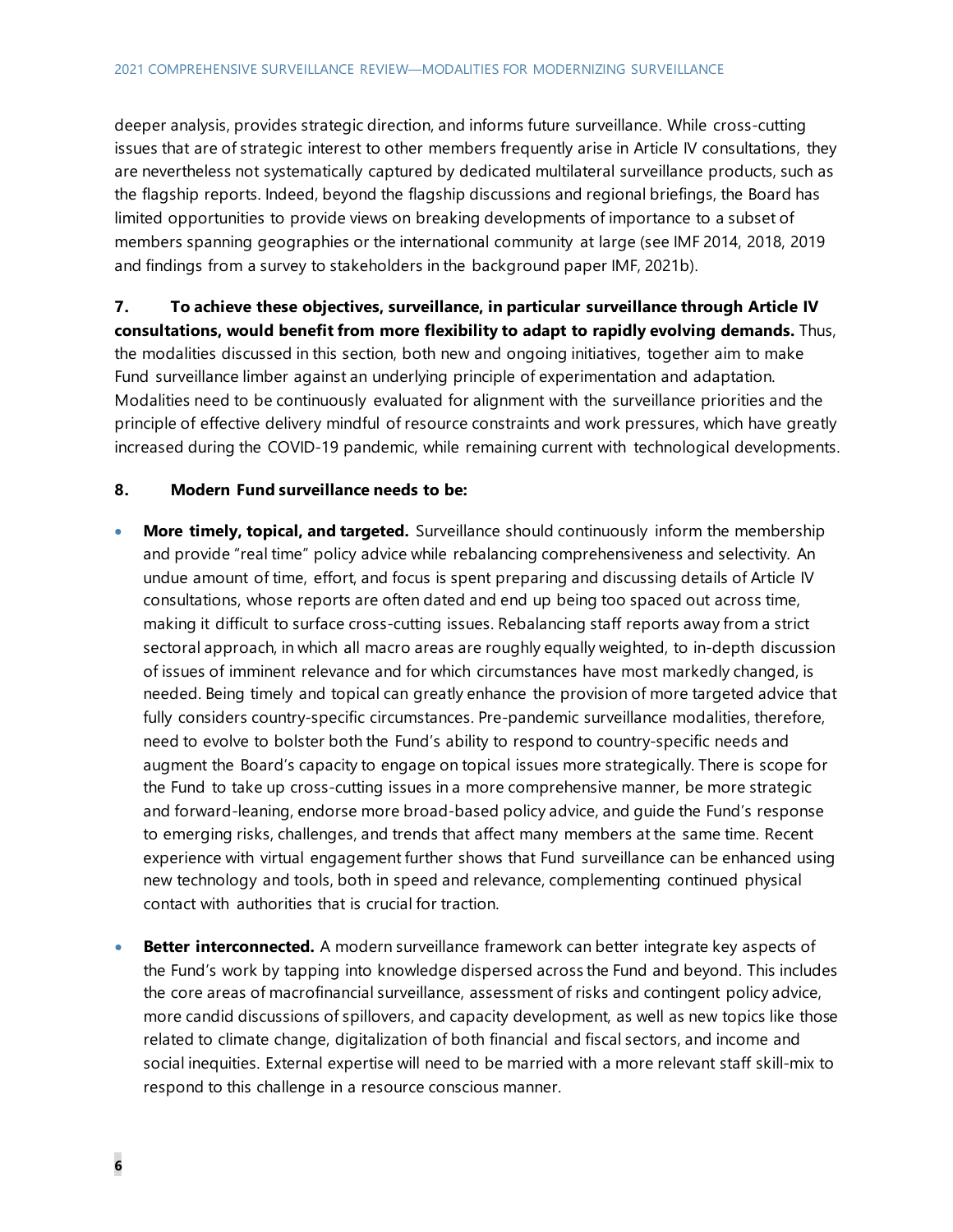• **Better informed.** The Fund must take full advantage of new technologies and data availability and management to modernize business practices and enhance the relevance of surveillance. Better knowledge management, systems and production processes—supported by strengthened peer-learning and by leveraging technology—are needed to deliver time-sensitive work on cross-cutting themes and emerging risks. New analytical tools, better data, and knowledgeable staff will ultimately deliver more relevant and cost-effective surveillance. Surveillance products and communication need to reach a broad set of audiences to enhance traction.

## **A. Support Timely, Topical, and Targeted Surveillance**

**9. Novel ways of Board engagement can enhance its strategic role, initiating a virtuous circle between the analysis of cross-cutting issues and bilateral policy advice.** Board *Country Matters Meetings (CMMs)* could focus on conjunctural policy-relevant issues facing two or more members (Box 1). CMMs would collate and distill issues across the membership, spanning area and functional departments, and would be different from the contents of the Fund's flagships—by focusing on issues being faced at the country level, including by non-systemic countries, that would have lessons or bearings for other countries. They would also be different from regional briefings by capturing policy issues relevant across regions, rather than within regions. *CMMs* would also be distinct from thematic briefings in that they would be aimed at explicitly soliciting the Board's views on key policy questions that would be expected to feed into bilateral Article IV consultations.<sup>[2](#page-11-0)</sup> Other initiatives like the *Granular Policy Initiative (GPI)* would also facilitate the distilling and synthesizing of issues to be brought for discussion at the Board in a timely way. *CMMs* can also help strengthen traction with member countries. This approach would better rebalance Board discussions between the details of individual country surveillance cases and the need to share emerging policy lessons within more relevant timeframes. By providing more frequent insights into emerging developments and drawing early lessons from country experiences, this approach could enhance the relevance of peer surveillance and support more *Focused AIV Consultations* (see below).

#### **Box 1. Country Matters Meetings (CMMs)**

**Board** *CMMs* **are envisioned to focus primarily on conjunctural policy-relevant developments facing a group of countries.** They would collate and distill issues across the membership, spanning area and functional departments to feed further into bilateral surveillance. *CMMs* would be distinct from the Fund's flagship and regional briefings as they would seek to capture—in a regular and timelier manner—policy issues relevant for countries across regions rather than within regions. They would also be different from thematic briefings because *CMMs* aim to incorporate Board views into forthcoming bilateral surveillance engagements.

*CMMs* **would synthesize and help formulate more timely and topical advice to individual members based on peer experience.***CMMs* seek to enrich the dialogue with the membership, without replacing the assessment of members' obligations under the Articles of Agreement provided by the regularly scheduled Article IV consultations. *CMMs* would offer the Board and the membership timelier Fund views about

<span id="page-11-0"></span> $2$  Thematic briefings could continue as needed, depending on resource availability.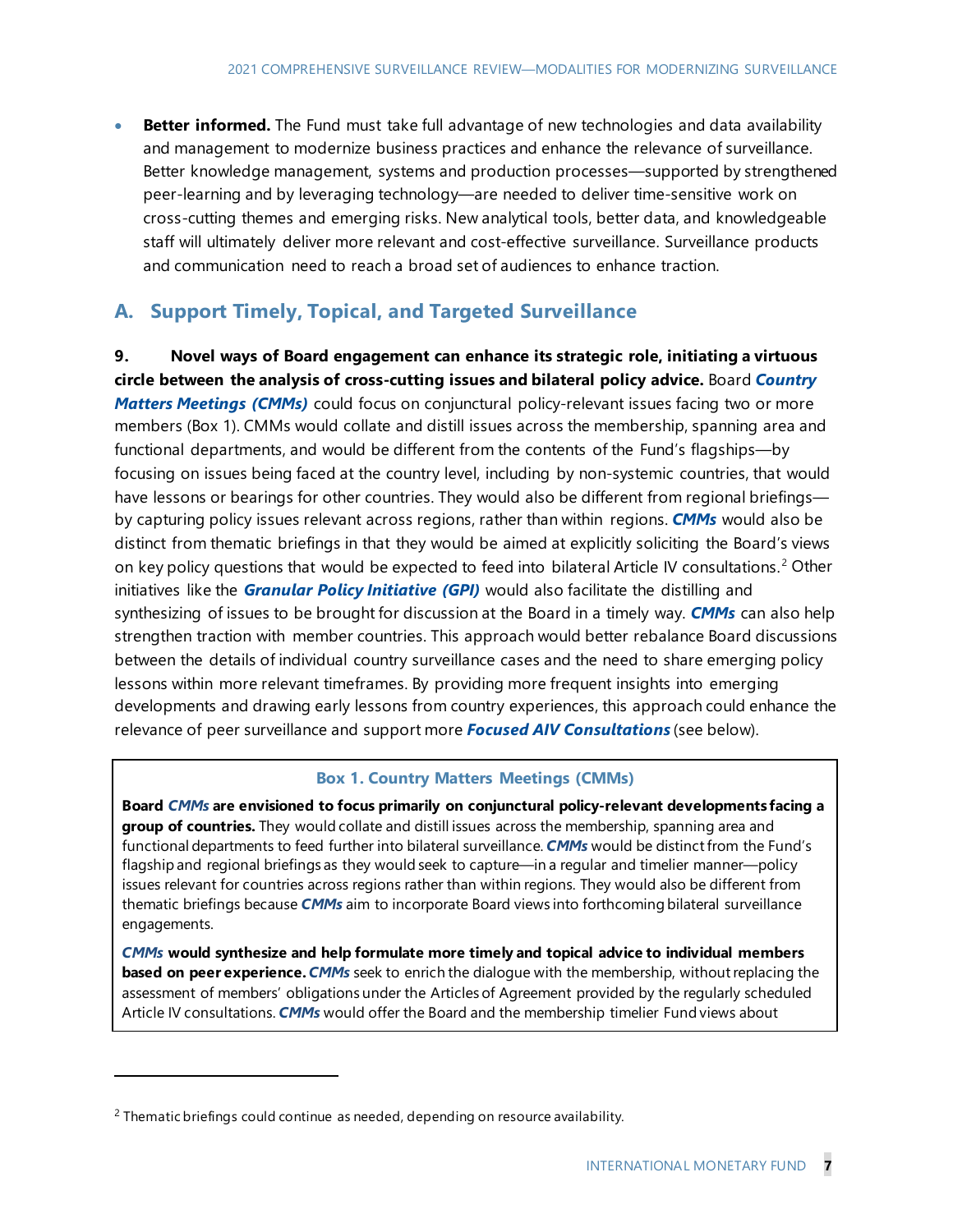#### **Box 1. Country Matters Meetings (CMMs) (Concluded)**

emerging risks and cross-cutting themes, including on how different countries are tackling similar challenges. The *GPI* (see below) could usefully support *CMMs* but is not required for their success.

*CMMs* **would also provide strategic guidance.** They would better inform the Fund's work in a timely and targeted manner and help establish a virtuous feedback loop into future Article IV reports. The result would be that subsequent Article IV consultations would be more strategic and focused on topic selection and more informed by other country experiences. Such *Focused Article IV Consultations* (Box 3) would in turn become more relevant for the membership and help inform future *CMMs*. Board *CMMs* could be formal or informal, depending on the issue discussed and whether the Fund is sufficiently well placed to formulate a position on the specific issues at hand. Previous Board engagements that were similar to *CMMs* in scope include the work on [correspondent banking relations](https://www.imf.org/-/media/Files/Publications/PP/031617.ashx) (formal) board meeting in 2017, or housing market challenges (informal) board briefing in 2019. Specific proposals for topics and nature of the Board meetings (informal to engage / formal) would be made in the context of the semi-annual board work programs. The operational costs and effectiveness of *CMMs* as a surveillance mechanism should be reassessed after about two years of experience.

**10. Flexible and real-time surveillance tools, designed to surface and answer pressing policy questions of common interest, can help lay the groundwork for timelier and more targeted Fund advice.** The Policy Tracker on Policy Responses to the COVID-19 shock garnered much attention, particularly at the onset of the crisis, and served as a real-time repository of member's policy actions, helping to disseminate information and peer-learning of outcomes.<sup>[3](#page-12-0)</sup> The Tracker, however, does not include Fund advice or an assessment of the measures, limiting its usefulness for Fund surveillance of other countries considering similar measures. To bring countryspecificity and actionability to Fund surveillance, a proposed *Granular Policy Initiative (GPI)* can help staff better and more systematically identify policy questions that affect the membership and tailor policy advice to country specific circumstances (Box 2). The initiative would better leverage

#### **Box 2. Granular Policy Initiative (GPI)**

**The need for granularity of bilateral Fund advice and for fostering real-time peer-learning has only grown over the COVID-19 crisis.** Country teams need better access to technical expertise in bilateral surveillance as well as better tools to draw on experiences from other countries. These challenges are further exacerbated by the COVID-19 crisis. Policymakers are dealing with new, but also common, questions, including how to provide temporary tax relief, design targeted fiscal support, provide relief to the informal sector, avoid corruption when disbursing large support packages, or provide equity-like support to SMEs. The need for granular advice that can quickly leverage on peers' experiences has increased, and can be supported by integrating work across functional and area departments, including capacity development.

#### **Building on existing coordination mechanisms, the GPI aims to:**

• Facilitate and proactively expand targeted or granular policy advice on pressing and evolving exigencies that go beyond standard macro-fiscal issues. Such advice frequently requires deep sectoral expertise from

<span id="page-12-0"></span> $3$  The policy tracker summarizes the key economic responses governments are taking to limit the human and economic impact of the COVID-19 pandemic. The tracker includes 197 economies and is available at: https://www.imf.org/en/Topics/imf-and-covid19/Policy-Responses-to-COVID-19.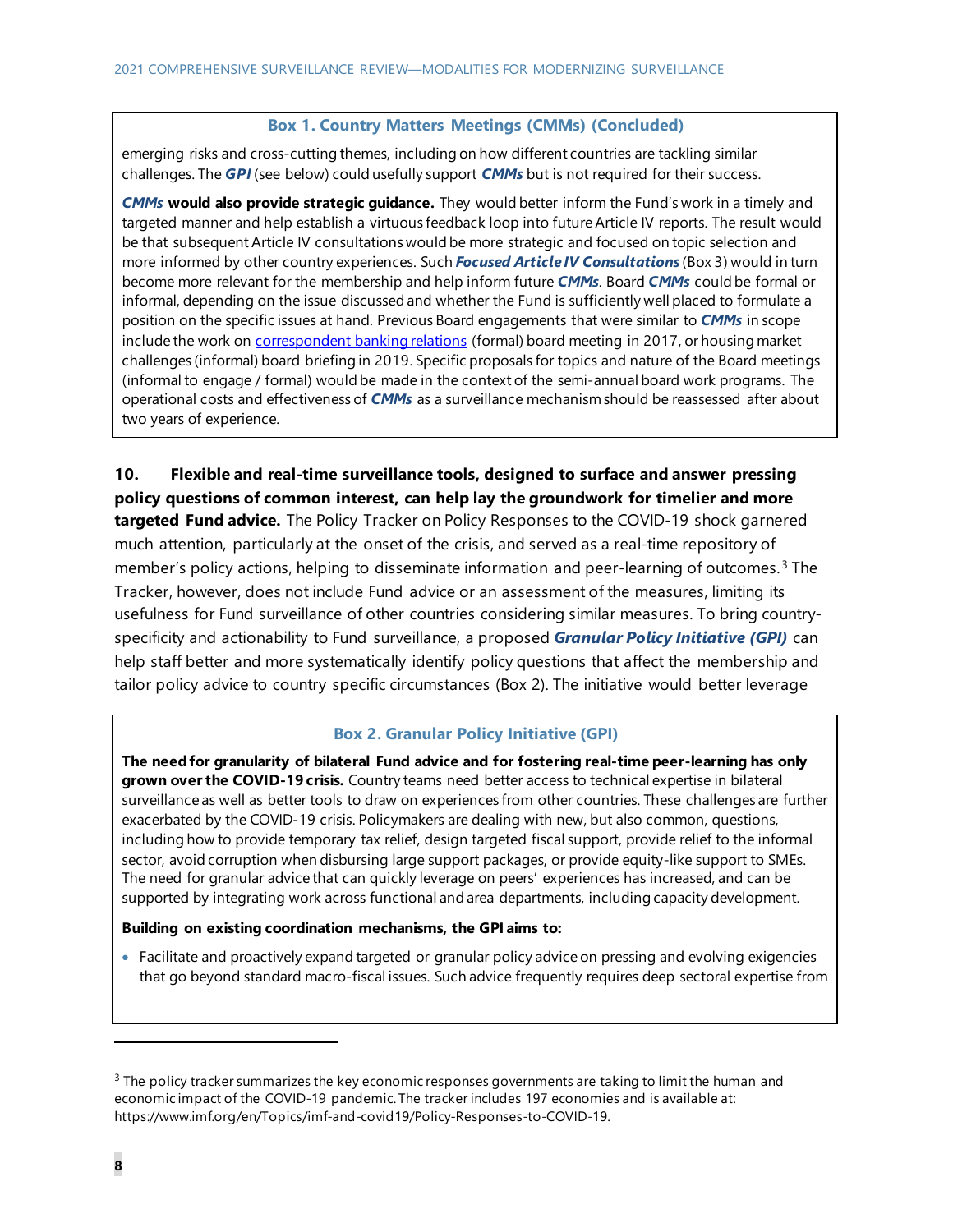#### **Box 2. Granular Policy Initiative (GPI) (Concluded)**

functional departments but specifically calibrated to country-specific circumstances. As such, it would be based on greater and closer collaboration across departments and business lines (i.e. surveillance and TA).

• Synthesize lessons from experience on a limited set of topics to provide a live internal repository for country teams to draw on, thus enhancing peer-learning opportunities. Case studies along with preliminary takeaways can be used by country teams in their policy dialogue with authorities. Lessons from cumulated experiences could be published in the external website after AIV consultations are concluded to preserve the Board's ultimate responsibility to conduct surveillance.

**The GPI is envisioned to be broader in scope than the policy tracker, more country specific than the COVID-19 Special Series of notes prepared by departments, and more systematic than current mechanisms for providing granularity.** The policy tracker is a useful repository of members' policy actions for knowledge sharing, but it is not a surveillance tool as it does not provide normative views on those actions. Papers under the COVID-19 Special Series are cast at a relatively high level of generality. In contrast, the takeaways and advice in the GPI would feed directly into Article IV dialogues and naturally bring in peer experiences, including through innovative media.

and combine expertise from functional and area departments, including technical assistance. Policy questions and lessons emerging from the *Granular Policy Initiative* would feed into a live repository of key lessons organized by topic, Article IV consultations, and the Fund's policy dialogue in public fora (e.g., G7, G20, IMFC). Emerging macro-relevant issues, best practices, and evolving Fund views could thus be identified and distilled for the advantage of the membership at large, many of whom could be facing similar challenges and considering policy options.

**11. A shift towards** *Focused Article IV Consultations* **would help better balance selectivity and comprehensiveness, guided by where the Fund can provide the most value-added.** A more selective, issue-driven approach to surveillance would be most appropriate where extensive information is already publicly available (Box 3). For members with limited data availability or low overall capacity and with broad macro challenges, such as many LIC/FS, the current comprehensive coverage may still be warranted. Such a differentiated approach may create less uniformity in staff reports, but surveillance in countries in similar circumstances would still be treated in a similar way, consistent with the principle of evenhandedness. *CMMs* and *Focused Article IV Consultations* would encourage more continuous engagement between the Fund and its membership on topics of strategic importance, creating scope for the Fund to sharpen its attention on cross-cutting issues of strategic relevance in a more flexible and time-sensitive manner. *Focused Article IV Consultations* would help customize the Article IV process and possibly reduce the lag between the completion of the staff report, its consideration by the Board, and subsequent publication. Enhanced focus on a specific topic would remain consistent with existing Fund policies and Board decisions, but would require a change in the surveillance practices and expectations across the Fund—including the review process, country teams, and the Board—and account for the challenges Area Departments face to implement this shift.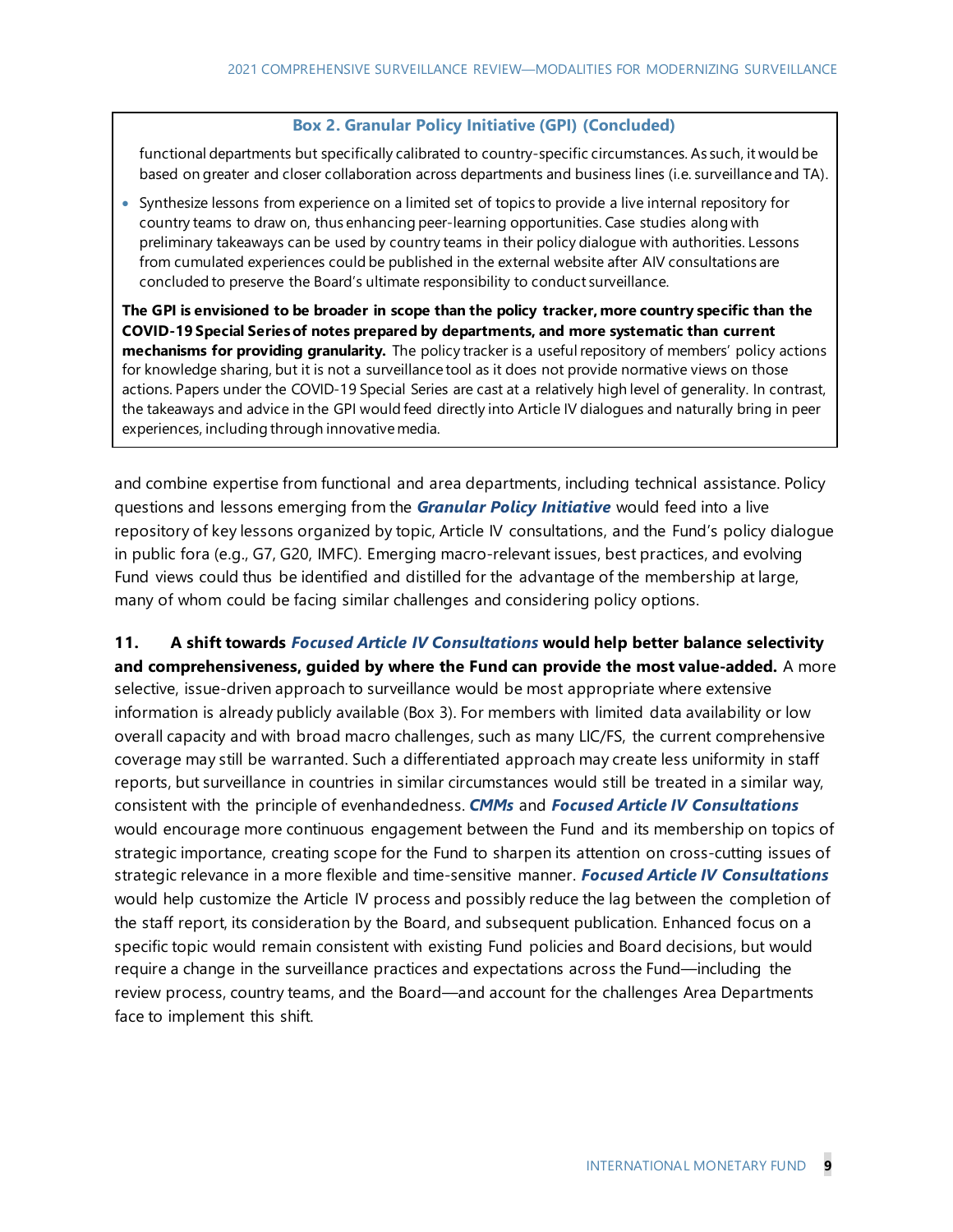#### **Box 3. Focused Article IV Consultations**

*Focused Article IV Consultations***would be organized around issues—thematic reports—that change more flexibly from country to country and from year to year.** Focused staff reports organized around issues rather than sectors—de-emphasizing the "checklist" approach—would allow for individual Article IVs to surface to the Board issues of common interest to larger subsets of the membership in a timely manner.

**Staff reports prepared for** *Focused Article IV Consultations***would continue to address the core elements necessary for surveillance.** These core elements, as laid out in the Integrated Surveillance Decision (ISD), include a staff appraisal of fiscal, monetary, financial, and exchange rate policies as part of a brief assessment of the economy. The report would also include the external sector and debt sustainability assessments, and a well-integrated analysis of macrofinancial linkages. However, if the policy stance and Fund policy advice is largely unchanged from the previous consultation, coverage would be very succinct, more so than is typically the case now, and previous reports would be referenced. The reports would combine these core elements with a deeper look at one or two macro-critical issues, with the discussion of core elements addressing the challenges posed by the macro-critical issues—for instance, how demographic trends affect fiscal sustainability or how technology impacts financial stability. The coverage of these issues would be anchored by country-specific plans discussed with authorities and would ultimately serve to enhance traction. *CMMs* and *GPI* would help to set the stage for producing *Focused Article IV Consultations*.

**Some country teams have been experimenting with focused consultations, for instance, Japan [\(2019](https://www.imf.org/en/Publications/CR/Issues/2020/02/07/Japan-2019-Article-IV-Consultation-Press-Release-Staff-Report-and-Statement-by-the-Executive-49032)  [Article IV,](https://www.imf.org/en/Publications/CR/Issues/2020/02/07/Japan-2019-Article-IV-Consultation-Press-Release-Staff-Report-and-Statement-by-the-Executive-49032) with a focus on Demographics) and The United States [\(2019 Article IV,](https://www.imf.org/en/Publications/CR/Issues/2019/06/24/United-States-2019-Article-IV-Consultation-Press-Release-Staff-Report-and-Statement-by-the-47019) with focus on social indicators and inequality).** However, unlike in these cases, *Focused Article IV Consultations* would further eschew the comprehensive coverage of issues and sectors previously covered recently where there have been no significant changes since. Such streamlining of coverage will require changes in the culture and expectations across the institution at all levels, including the need for the review process to hold back on asking for coverage of additional issues and topics.

**12. Real-time, topical, and thematic surveillance can greatly leverage on the complementarity of virtual engagement.** In this respect, the COVID-19 crisis has provided important lessons:

- It has paved the way for new modalities of engagement with the membership outside of standard missions during the Article IV consultation. If time-zone differences allow, staff visits could move to virtual settings, at least in part, as continuous off-cycle technical meetings have become more common. Experts from within the Fund can more easily join discussions and provide targeted advice, greatly supporting the integration of several workstreams in surveillance (see the next sub-section) and the *Granular Policy Initiative (GPI)*.
- In-person visits, however, cannot be dispensed with entirely and remain essential to build relations and traction, gather effective and comprehensive information, and reach out to broader audiences. But these visits could be shorter and more pointed if complemented with advance virtual engagement on technical matters.

**13. However, a one-size-fits-all approach is inconceivable; virtual modalities will need to respond to country specific circumstances, and may need particular adaptation when engaging with LIC/FS.** As important recipients of technical assistance and in need of capacity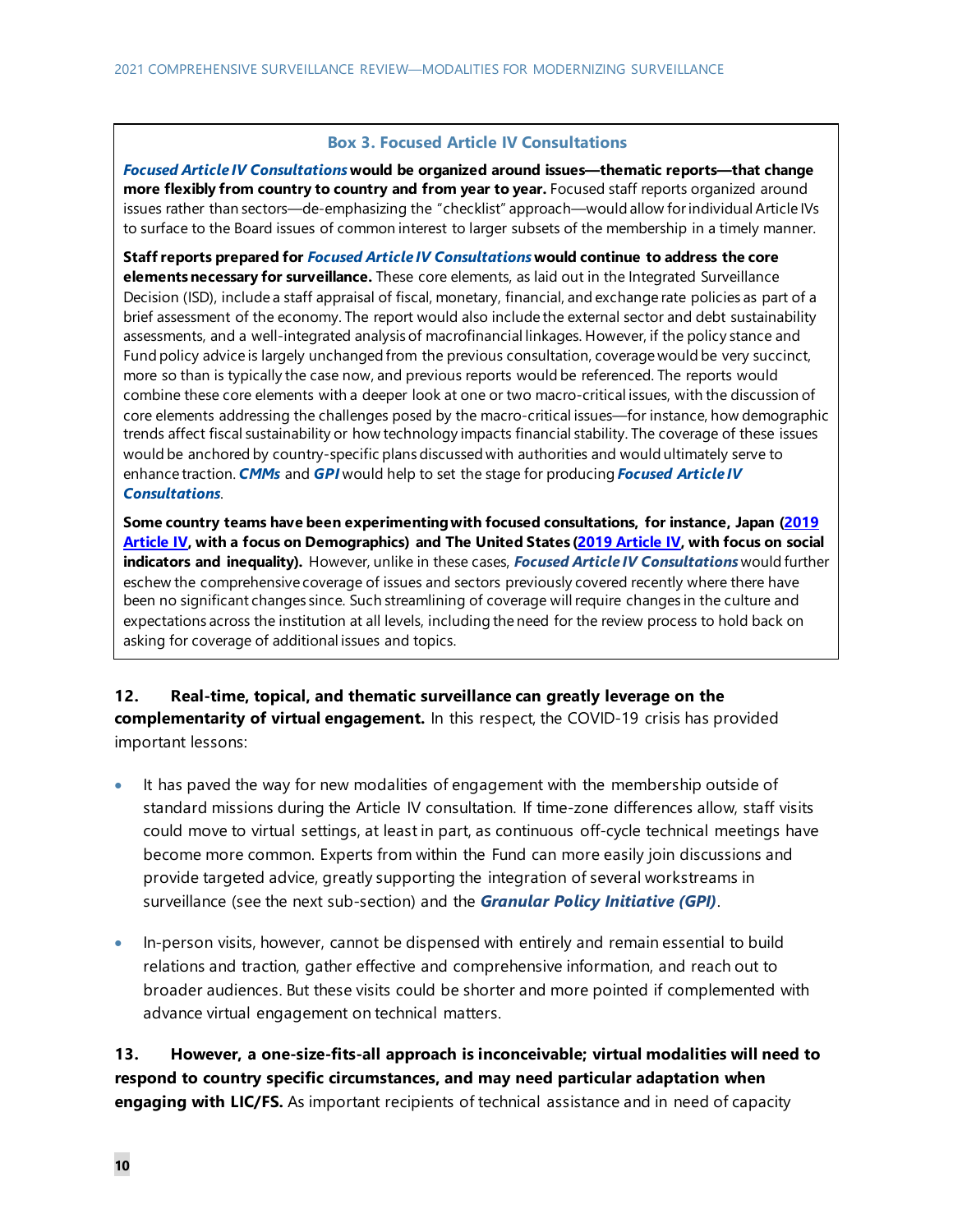building, LIC/FS surveillance can greatly benefit from the participation of non-country team experts or of staff from other country teams that have faced similar issues in the past. At the same time, logistical and technological challenges are greater for these countries and thus solutions would need to be evaluated on a country-by-country basis. As such, this is another area where experimentation and adaptation can bring best practices to light.

### **14. Successful implementation on an experimental basis of the proposed modalities requires striking the right balance from a resource management perspective.** For instance, there is a risk that more frequent engagement throughout the year could be more resource intensive for authorities (e.g., data requests, authorities' views needed on issues outside of the Article IV cycle) and staff (e.g., more frequent engagement with authorities and the Board, shorter internal review, increased need for interpretation and other support services). On the other hand, a greater use of LOT procedures under the current LOT policy for member surveillance would free up some staff resources and reduce bunching in the Board calendar.<sup>[4,](#page-15-0)[5](#page-15-1)</sup> Realistically, several of the proposals here may well entail short-term transition costs, particularly on Area Departments, which should be continuously assessed and paired with streamlining elsewhere as needed.

## **B. Promote More Interconnected Surveillance**

#### **15. Bilateral surveillance can better connect core areas and integrate emerging priorities.**

In many ways, establishing and internalizing such connections is at the core of the surveillance priority of providing more unified policy advice. Through the internal review process and cross-departmental collaboration, country teams already benefit greatly from work across the institution and beyond, for instance, on monetary, fiscal, and financial policy analysis and advice, and technical assistance and training. However, a more systematic integration of some areas, such as macrofinancial, risk analysis and capacity development, as well as of work on emerging priorities, such as climate change, digitalization, and broader sustainability, would help (i) increase traction; (ii) better identify emerging themes across countries; and (iii) increase the specificity and timeliness of Fund advice by deploying existing resources more flexibly and effectively. External expertise can also be better leveraged, particularly in areas outside the Fund's core mandate.

### **16. New proposals, building on existing knowledge and supported by expanding staff's macrofinancial expertise, can help further integrate and deepen macrofinancial work into bilateral surveillance (see CSR background paper, IMF, 2021c).** To achieve a well-integrated analysis of systemic financial risks and macrofinancial linkages into bilateral surveillance:

• Article IV staff reports should provide a well-articulated view about systemic financial risks—an *Assessment of Systemic Financial Risks*—grounded in rigorous analyses of financial sector

<span id="page-15-0"></span><sup>4</sup> *Compendium of Executive Board Procedures, March 2018*. Section VII, pages 53-59. Also, Part A of Decision No. 14766-(10/115), as amended.

<span id="page-15-1"></span><sup>&</sup>lt;sup>5</sup> The recent number of Article IV Consultations considered on LOT suggests that there is room for balancing Board engagement via CMMs—LOTs were 14 in 2019 and 9 in 2020, compared with 26 in 2017.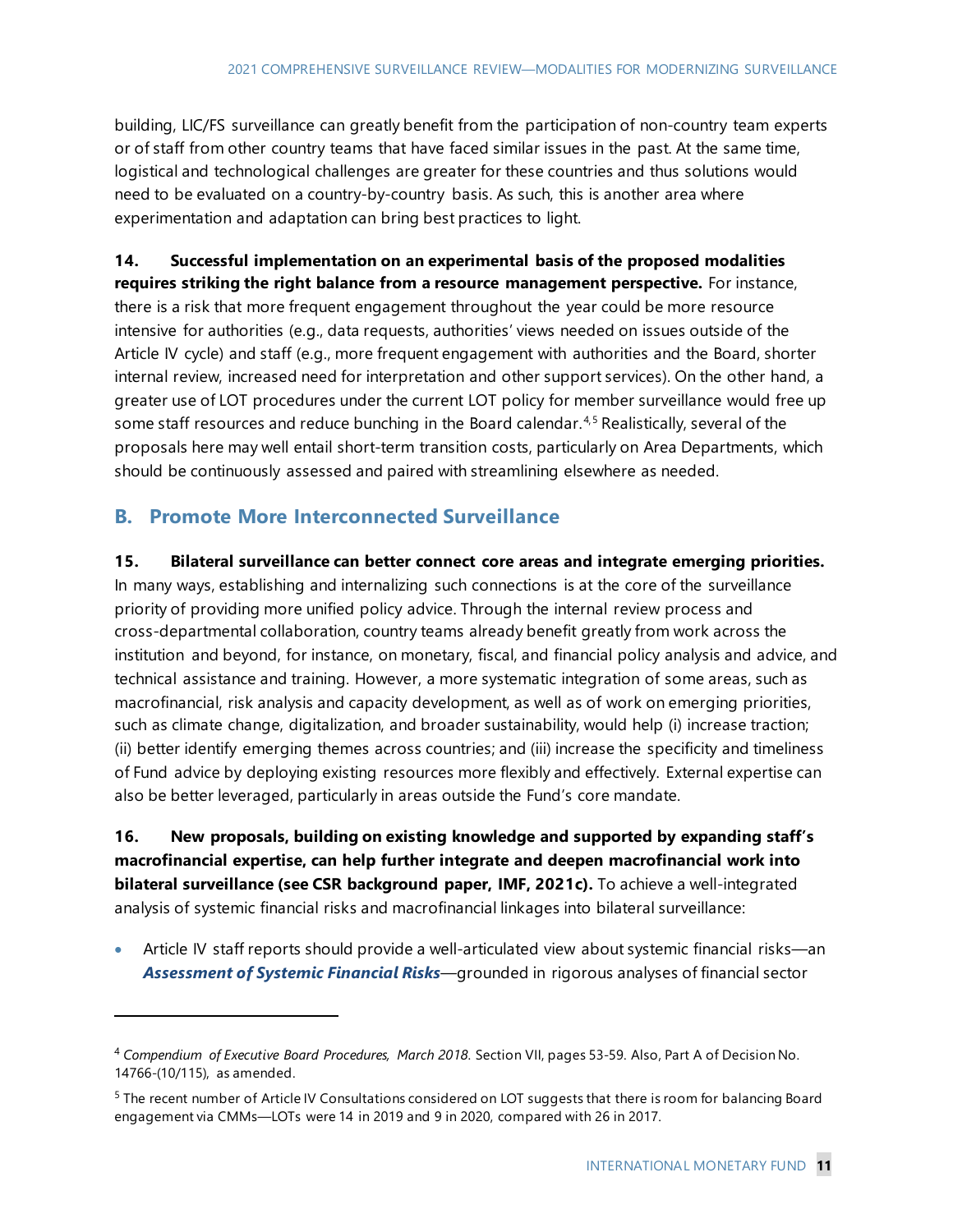vulnerabilities, that can act as generators of shocks or as propagators through real-financial linkages. This would support a better integration of the discussion of these risks into the outlook and help anchor macroprudential policy advice. The revised Guidance Note will provide further directions to help country teams articulate such a view and conduct the analysis in line with the examples and approaches presented in IMF (2021c).

- As articulated in the Financial Sector Assessment Program (FSAP) review, closer *FSAP integration* can help strengthen systemic risk analysis and anchor policy advice in Article IV consultations (IMF, 2021b). To this end, a coordinated proposal with the FSAP Review envisages a new process for early interaction between country teams and MCM, well ahead of Policy Consultation Meetings, to agree on how best to follow up on FSAP findings and recommendations. The same would apply to FSSR findings and recommendations for relevant countries, often LIC/FS.
- As noted in IMF (2021c) and the IEO evaluation of the Fund's Financial Surveillance (IEO, 2019), gaps in macrofinancial expertise among Fund staff has constrained further progress in fully embedding macrofinancial analysis in Article IV consultations. This need pre-dates the challenges being brought by the emergence of digital currencies. Making major strides in core macrofinancial integration in Article IV reports requires *Expanding Macrofinancial Talent*  through additional hiring of economists with macrofinancial expertise. Additional recruitment supported also by ongoing HR initiatives and training should help strengthen Fund-wide macrofinancial expertise, including in the review process. More expertise complemented with an expanded availability of data and tools should facilitate strengthening systemic risk analysis in bilateral surveillance (see the next sub-section).

**17. More generally, a deeper discussion of risks can be further integrated in the policy analysis and advice.** Despite progress since the GFC, Fund surveillance is still overly focused on the baseline scenario. It is proposed that staff reports place greater emphasis in their discussion with members of the range of potential outcomes, naturally leading to clearly articulated *Contingent*  **Policy Advice** (Box 4). The discussion should highlight how best to seize on upside opportunities, manage downside risks, as well as provide more specific policy advice contingent on the materialization of different risks. The flexible use of better data and tools will play an important supporting role (see the next sub-section). Consideration should be placed in carefully managing communication challenges in pursuing such an approach, since the emphasis on policies that better take into account a multitude of possible eventualities may dilute messages and confound audiences.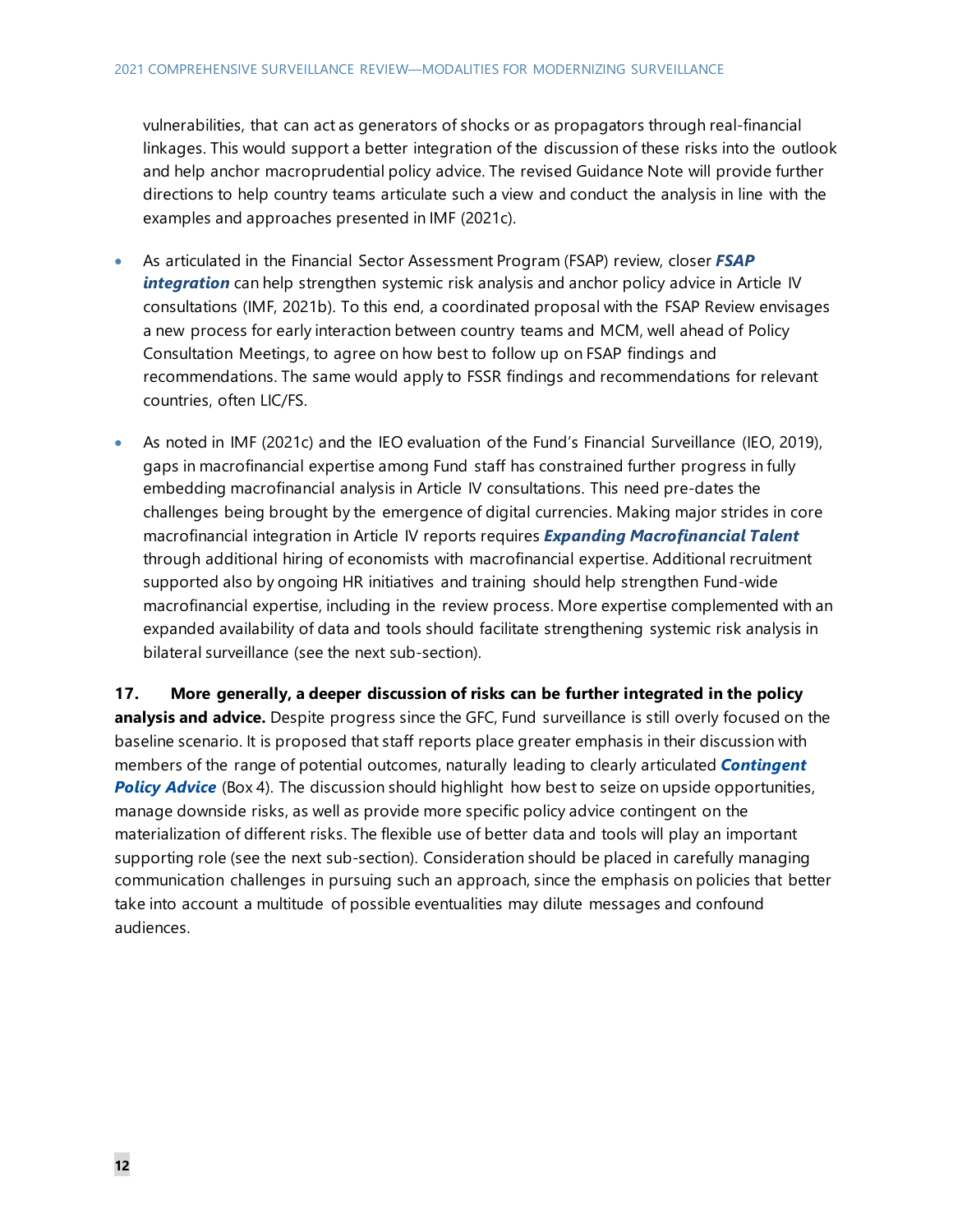#### **Box 4. Contingent Policy Advice**

**Staff reports continue to be overly focused on a baseline scenario (see CSR background paper, IMF,** 2021d). The coverage of risks has become more systematic since the Global Financial Crisis (GFC). Staff reports now regularly identify major risks and provide an assessment of their likelihood and economic impact, summarized in Risk Assessment Matrices (RAM). Fund surveillance can widen its emphasis to a fuller range of possible outcomes and encourage more proactive policy formulation on managing risks in a relevant manner. To support such efforts, the G-RAM/RAM framework can be further strengthened through greater use of quantitative scenarios.

**The COVID-19 crisis further strengthens the case for** *Contingent Policy Advice***.** Policymakers are now operating in a highly uncertain environment, a situation that is likely to persist over the medium-term. Policies would need to be more robust to alternatives around the baseline macro projections. This would mean, besides being better prepared for downside risks, also seizing upside risks, both through the design of ex-ante policies like vaccination efforts, green investments that are robust to alternative scenarios, as well as through re-enforcing policies as upside risks materialize—for example, how to take best advantage of vaccines to boost tourism.

**The communication challenges of** *Contingent Policy Advice* **should not be understated.** As staff discusses policies for alternative scenarios, baseline advice may naturally become diluted. These important messaging challenges will need to be carefully considered.

**18. A more candid discussion of spillovers in surveillance with member countries would improve the timeliness, relevance, and traction of Fund advice in this area (see CSR background paper, IMF, 2021e, for more details).** The increasing significance of spillovers calls for strengthening the internal discussion among spillover producing and receiving country teams, and between country teams and functional departments. It also calls for more dialogue between the Fund and member countries of key spillover issues that are still in the incipient stages to induce more peer-to-peer discussions of key policy implications. Together, these efforts would help integrate better spillover discussions in flagships with those of members in the context of Article IV surveillance, in support of timely and targeted policy advice.

- In addition, there may be merit in developing an institutional level understanding on the types of spillovers that are relevant to consider at a given juncture, and the channels through which they are likely to operate. This would strengthen the link between bilateral and multilateral surveillance. A *Spillovers Tool* can help improve the understanding of key spillovers relevant in a given juncture and their propagation channels to enable a more coordinated approach to spillover analysis at the institutional level. The assessment would be updated periodically, to provide concrete and specific guidance for country teams (for instance, on key transmission channels, size and potential alternative or mitigating policy advice) for a limited set of global spillovers that are relevant under the baseline and alternative scenarios, with the identification of spillovers supported by the WEO, G-RAM and Spillover Taskforce (see more details in IMF, 2021e).
- A proposed *Spillovers Forum* would be an informal closed-door meeting to bring together the membership to discuss incipient policy issues with potentially large spillovers. It can support the systematic and timely sharing of experiences and views from spillover-producer and receiver countries. The *Spillovers Forum* would take place once a year during the Spring or Annual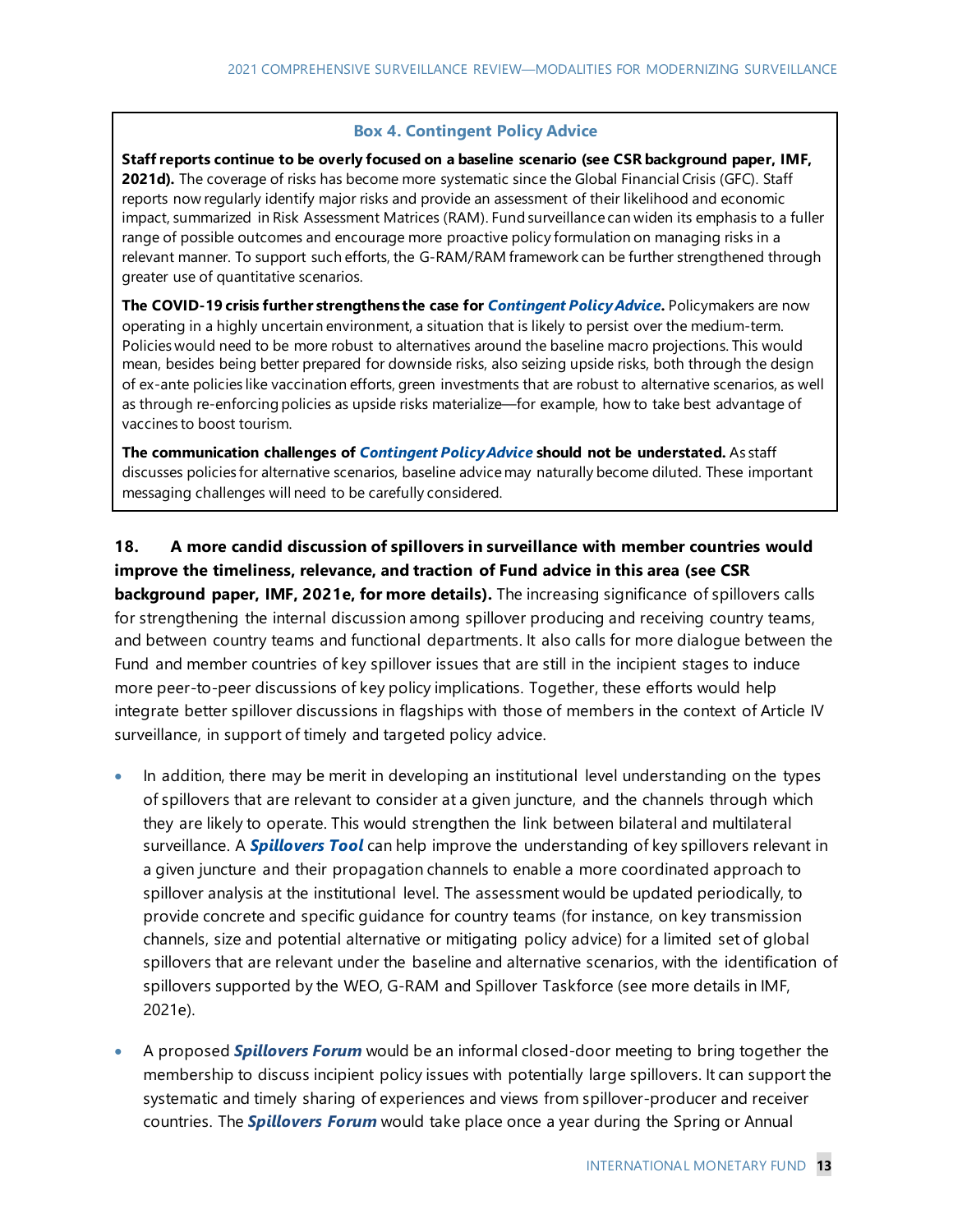Meetings, anchored around one or two spillover topics. The discussions would be forward leaning rather than on discussing spillovers that may already be playing out, which is often the case in Article IV reports. Such a forum would also complement, rather than substitute for the EWE exercise, which has both a wider mandate and greater focus on tail risks and would speak to the gap at the Fund relative to other institutions for informal peer engagement among the membership (see more details in IMF, 2021e).

**19. Closer interconnection of surveillance with Capacity Development (CD) can greatly increase traction and help deliver on the surveillance priorities, including for LIC/FS.** Several ongoing initiatives aim at improving this interconnection (Box 5). Major recipients of CD prepare a *CD Country Strategy* and discuss it in country documents if relevant, allowing an alignment of CD efforts with surveillance priorities as well as authorities' needs, and aiming at closing capacity gaps that hinder the take-up of policy advice. Interconnection can also be intensified, either through targeted cross-mission participation—proven effective during the recent mainstreaming of virtual engagement—or overlapping in-person missions. These considerations are particularly pressing for LIC/FS, who are heavy users of CD and whose Article IV reports would benefit the most from this integration. Furthermore, better information through the *Capacity Development Management and Administrative Program (CDMAP)*, supports early engagement between area and CD departments during CD prioritization. New ways to transfer technical knowledge with—and between—countries through online discussions and webinars, could also prove helpful for surveillance purposes and to enhance peer learning. Experimenting with new channels for interacting with the membership and for receiving quick feedback on issues that the Fund may wish to raise may be needed. In that sense, the *Granular Policy Initiative* may also provide a further avenue for better CD integration into surveillance (see above).

#### **Box 5. Integrating Capacity Development and Surveillance**

**Strengthening the integration of Fund surveillance and capacity building is a key recommendation of the 2018 CD Strategy Review.1** Integration means in practice that institutional and capacity weaknesses that constrain the adoption of recommended policies and contribute to risks are covered in surveillance and targeted through CD prioritization. Conversely, advice in Article IV reports should be tailored to existing capacity constraints, while ensuring CD recommendations are followed up over time. Guidelines to better achieve this integration have been developed following the 2018 CD Strategy Review and will be reflected in the revised Surveillance Guidance Note.

**Improvedintegration of Capacity Development revolves around a** *CD country strategy* **and continuous engagement across country teams and CD providing departments.** Country teams develop a coherent *CD country strategy*, in collaboration with CD departments and discussed with the authorities, to ensure an alignment between CD resources and the surveillance priorities. When critical to surveillance, area department country teams should discuss relevant parts of the CD strategy in country documents, during pre-mission interdepartmental meetings, and with the authorities and other country-based stakeholders. CD providers and area department country teams should engage regularly in the prioritization, design, implementation, and monitoring/ assessment of CD projects. The depth and frequency of these engagements would depend on the criticality and relevance of CD activity to surveillance, and more broadly the country's ability to implement sound policies. These considerations appear especially relevant in the case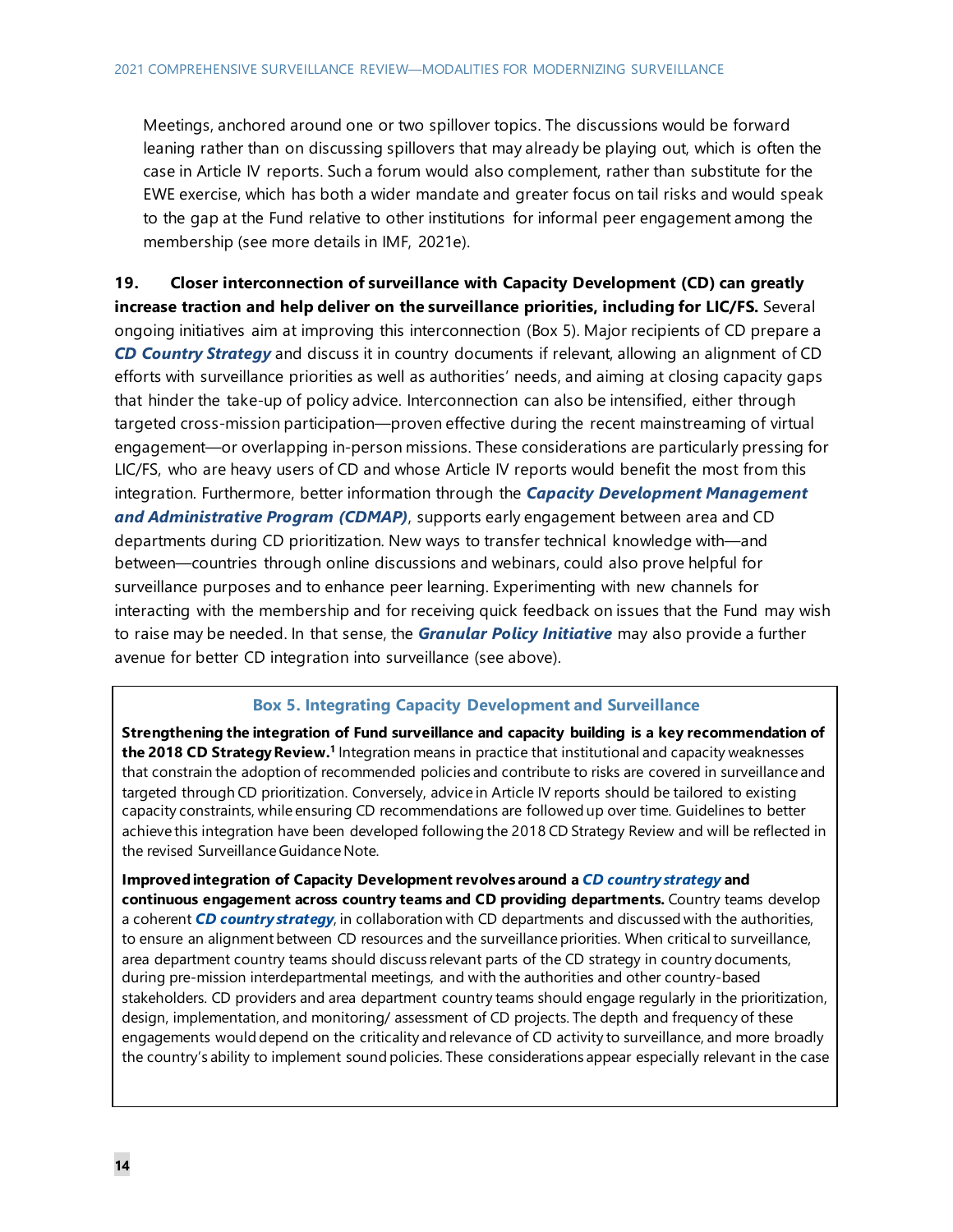#### **Box 5. Integrating Capacity Development and Surveillance (Concluded)**

of LIC/FS. Integration of CD needs to be mindful of confidentiality issues surrounding the provision of advice and data usage.

**The** *Capacity Development Management and Administrative Program (CDMAP)* **is an internal tool that facilitates the integration of CD and surveillance and reinforces results-driven CD delivery.** In making CD planning more transparent and harmonized across departments, *CDMAP* will provide comparable and easily accessible information on CD plans, budgets, and results to area department teams. Country teams will be able to, for the first time, review targeted and actual results and workplans for all existing projects, upload new demands for CD, and prioritize demand related to their country all within the same system.

<sup>1</sup> [2018 Review of the Fund's Capacity Development Strategy.](https://www.imf.org/en/Capacity-Development/strategy-policies)

 $\overline{\phantom{a}}$ 

**20. The surveillance priorities require a more systematic integration of macro-critical emerging topics, with** *Climate* **being a key example (IMF, 2021f).** Fiscal policies for climate adaptation and transition to a low carbon economy—including efforts of countries to achieve their Nationally Determined Contributions under the Paris climate accord—will need to be more seamlessly placed in the broader macro-context. Climate change mitigation is a global public good whose supply needs to be stepped up urgently to preserve global macroeconomic and financial stability; a pragmatic approach is proposed that focusses especially on the largest emitters of greenhouse gases. The analysis of monetary and financial policies can also cushion the impact of climate risks and will also be expanded—through the expansion of climate analysis in FSAPs, better governance and financial integrity safeguards to strengthen climate change policies, and adaptation of monetary policies to address risks of lower productivity growth, increased volatility of supply shocks, and higher inflation due to climate change. Climate Change Policy Assessments (CCPAs) could also be important inputs for Article IV consultations, notably for the discussion of adaptation and resilience building. The operational considerations presented in IMF (2021f) will be reflected and further refined in the revised Surveillance Guidance Note. To meet the challenge of interconnecting this new area into surveillance, staff skills will also need to be expanded, including through hiring new talent and internal training to upgrade the skills of existing staff. Access to data, knowledge, and collaboration with other stakeholders will be an important element of successful interconnection.

**21. In addition to climate, other sustainability priorities may also need to be treated in surveillance (IMF, 2021g).** Trends in demographics, technological change, inequality, sociopolitical and geo-political developments also pose challenges to economic sustainability, and interact in important ways with traditional core surveillance areas. Modern surveillance needs to integrate the analysis of the channels through which such trends affect sustainability to provide members with topical and targeted actionable policy advice. Building on the experience gained on inequality, the integration of sustainability priorities into surveillance would be supported by inter-departmental groups, including for operationalizing policy, capacity building, knowledge exchange, and developing analytical tools, databases, and models.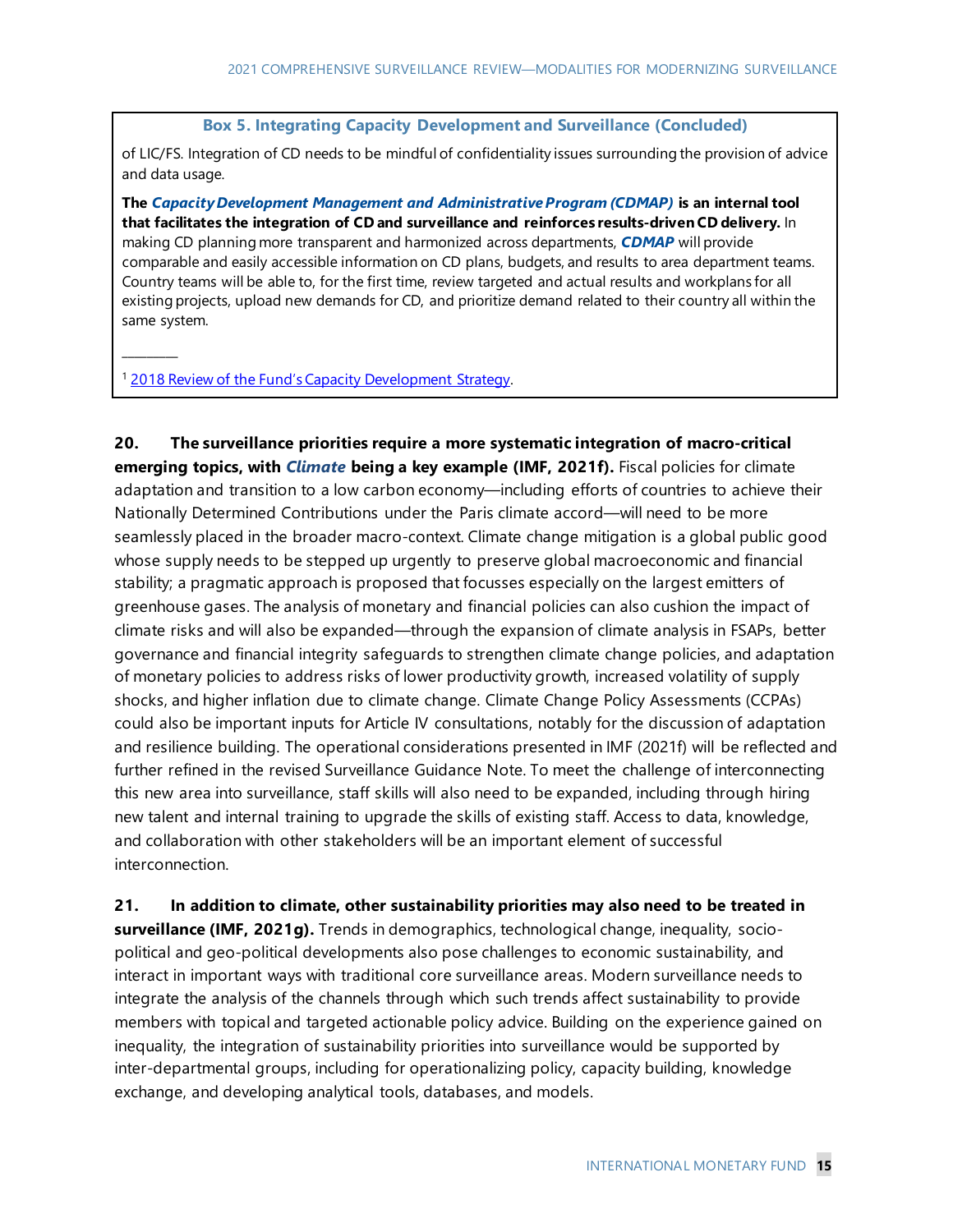**22.** *Collaboration with External Partners* **on emerging macro-critical issues can be key in building capacity and coordinating action at the international level.** Building on effective collaboration frameworks, including on debt vulnerabilities, FSAP, and social spending, collaboration with partner institutions can support/inform Fund surveillance. It can benefit the Fund's work and advice on macro-structural issues, including through exchanging knowledge, delineating the responsibilities of each institution in international fora, and collaborating on developing tools to integrate the analysis of emerging issues into surveillance. The World Bank is a prime partner for collaboration on *Climate*, including in sharing information and specialist knowledge, developing a climate-focused internal training program, and integrating climate-related risk analyses in existing frameworks such as the FSAP and Debt Sustainability Frameworks (DSF). Relatedly, the Fund will incentivize Fund-Bank collaboration by leveraging on the new HR performance management system, fostering staff exchanges, including at senior staff level, and improving access and exchange of information and knowledge (see [IEO, 2020,](https://www.bing.com/search?q=IMF+Collaboration+with+the+World+Bank+on+Macro-structural+Issues&form=IENTNB&mkt=en-us&httpsmsn=1&msnews=1&refig=ea2fb4fd2e0e4cdabdfa7bd4acae111d&sp=-1&pq=imf+collaboration+with+the+world+bank+on+macro-structural+issues&sc=0-64&qs=n&sk=&cvid=ea2fb4fd2e0e4cdabdfa7bd4acae111d) for a discussion on collaboration on macro-structural issues). At the same time, it is important to keep in mind that greater collaboration will not always come easily or that it will lead to immediate outcomes—other institutions have their own work agendas, governance structures, and incentives. Collaboration will only work when incentives and timetables align sufficiently.

### **C. For Better-Informed Surveillance**

**23. Better-informed surveillance depends on mutually reinforcing synergies between training, tools, and data.** Better-informed surveillance depends critically on continuous training of staff, including research assistants. Upgraded human capital should be complemented by better tools and peer-learning. Tools enable staff to do analyses, including new types of analysis, efficiently and collaboratively; they also allow peer-learning at various levels, for instance, cross-country, within country-team, and across departments, through new collaboration capabilities and an efficient exchange of knowledge. Training, tools, and peer-learning are further complemented by data and knowledge availability. Taken all together, they help close existing information gaps. Several initiatives are ongoing that can meaningfully support Fund surveillance, but it is still early to judge whether they can be as impactful as currently envisioned.

#### *Training*

**24. Expanding and upgrading staff skills will complement other modalities.** A *Revamped Internal Economics Training (IET)* would ensure alignment with the CSR priorities, so that relevant knowledge, skills, and competencies can be developed (Box 6). Key priorities are consistent with areas of institutional focus, spanning traditional core areas as well as *Climate*, fragile state policies, macro-structural reforms, impact of digitalization, and inclusive growth, which would also be supported by *Collaboration with External Partners*. The upgrades in data access and the introduction of new tools also require upgrading the Fund's staff expertise. For example, to maximize the benefits of the *Integrated Data initiative (iData Initiative)*, more data science specialists with advanced data analytics are needed (Box 7).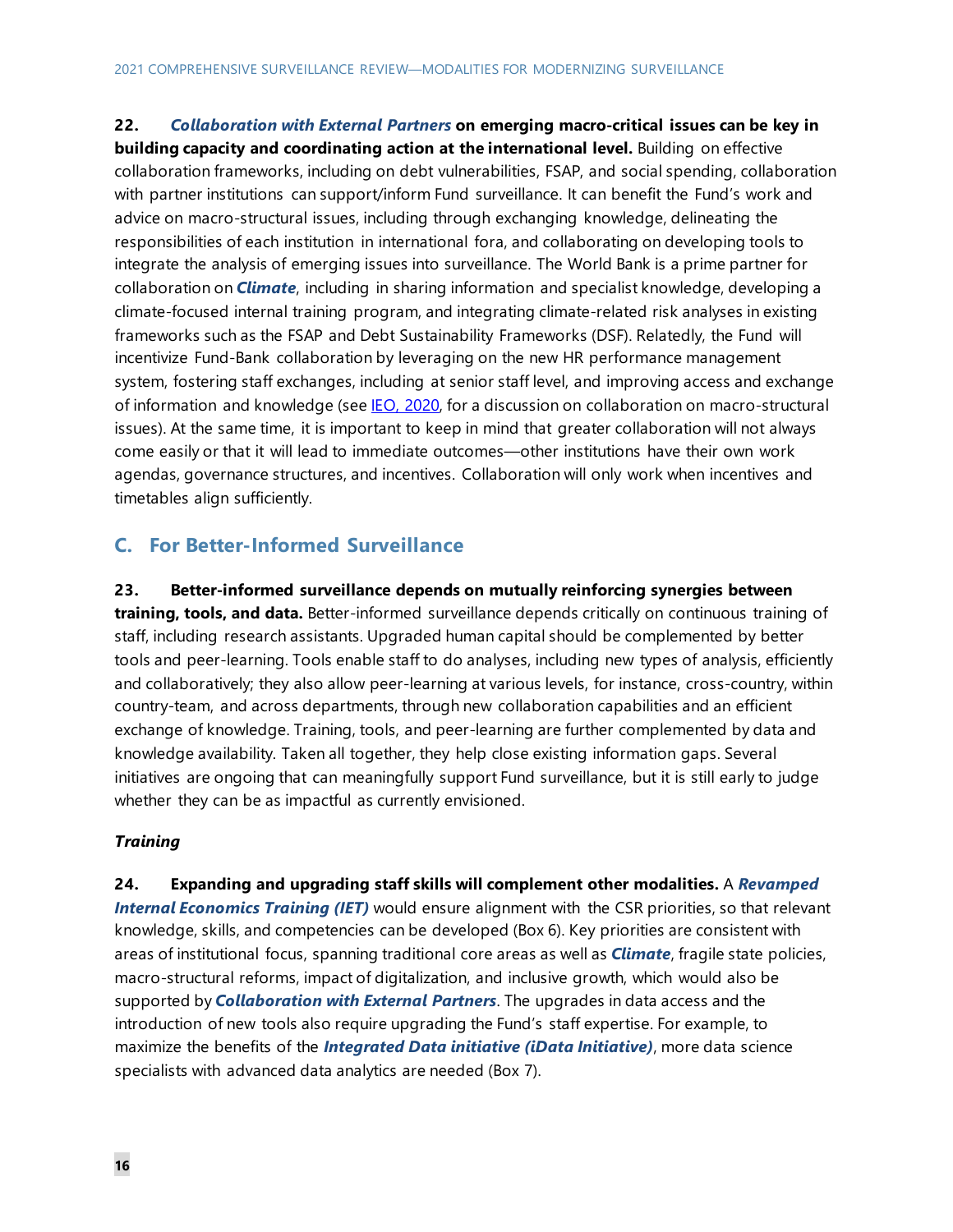#### **Box 6. Revamped Internal Economics Training (IET)**

**The IET program is being reviewed to ensure it continues to play a critical role in upskilling Fund staff knowledge.** The new IET Strategy proposes three closely intertwined objectives: (a) better anchor IET in the Fund's institutional objectives; (b) more closely serve the needs of Fund economists and the economics training needs of other staff; and (c) facilitate the transfer of knowledge to promote learning within the Fund. The upcoming review of the Structured Curriculumwill ensure a close alignment of knowledge, skills, and competencies with the gaps identified in the CSR papers, ensuing update of the Guidance Note for Surveillance, and any other operational guidelines that underpin the Fund's core activities. Steps are being taken to enhance economists' skills on macrofinancial issues (e.g., through training on the Systemic Risk Tracker, Policy on FinTech, Growth at Risk), and develop and deliver a training program on *Climate*Change (e.g., new Climate 101 and Climate Bootcamp courses) among other important areas of institutional focus. Training uptake continues to be constrained by work pressures, and a concerted effort to enhance accountability of economists and managers is likely needed as envisioned in the revamped IET Strategy.

#### *Tools*

#### **25. Delivering on the surveillance priorities requires expanding analytical capabilities.**

Tools—models, methodologies, templates, apps—are not a panacea to operational or analytical problems, and there is no one-size-fits-all. But *Better Tools*, especially if building upon data initiatives (see below), provide flexibility to perform routine tasks in a more efficient manner and/or ensure the application of a common level of analytical rigor, mindful of country-specific circumstances and country-team needs. Improved tools are being developed in multiple areas:

- *Tools for analyzing financial risk* (IMF, 2021c), e.g., to study feedback effects across real and financial sectors, to detect relevant sources of systemic risk, and to assess the resilience of the financial system to shocks, are important inputs into forming an *Assessment of Systemic Financial Risks*. Stress testing tools, as detailed in the recent FSAP review, (IMF, 2021h, and IMF, 2021c), can also support better *FSAP Integration* into Article IV surveillance by serving as a useful reference, especially during the period between FSAPs or for countries that have not benefited from one. The FSAP review also proposes to develop methodologies to assess risks related to *Climate*, fintech, and cybersecurity can help accumulate experience that can be brought to Article IV surveillance in the medium-term.
- *Tools to understand long-term underlying trends* (IMF, 2021g)—on demographics, technology, inequality, socio-political and geopolitical developments, and climate—and how they impact macro stability and economic sustainability. Empirical and conceptual analysis and new modelling will help study climate risks and policies, and provide a better understanding of macroeconomic, distributional, and climate impacts of mitigation policies. The recent Debt Sustainability Assessment (DSA) update and planned upgrades to the External Balance Assessment (EBA) aim to capture issues related to economic sustainability. Regarding *Climate*, a suite of tools will provide country-level emissions projections, as well as fiscal and economic incidence, and emissions impact of climate policies; the new tool will also deepen our understanding of the distributional impacts of climate change with a focus on adaptation (see IMF, 2021f for details).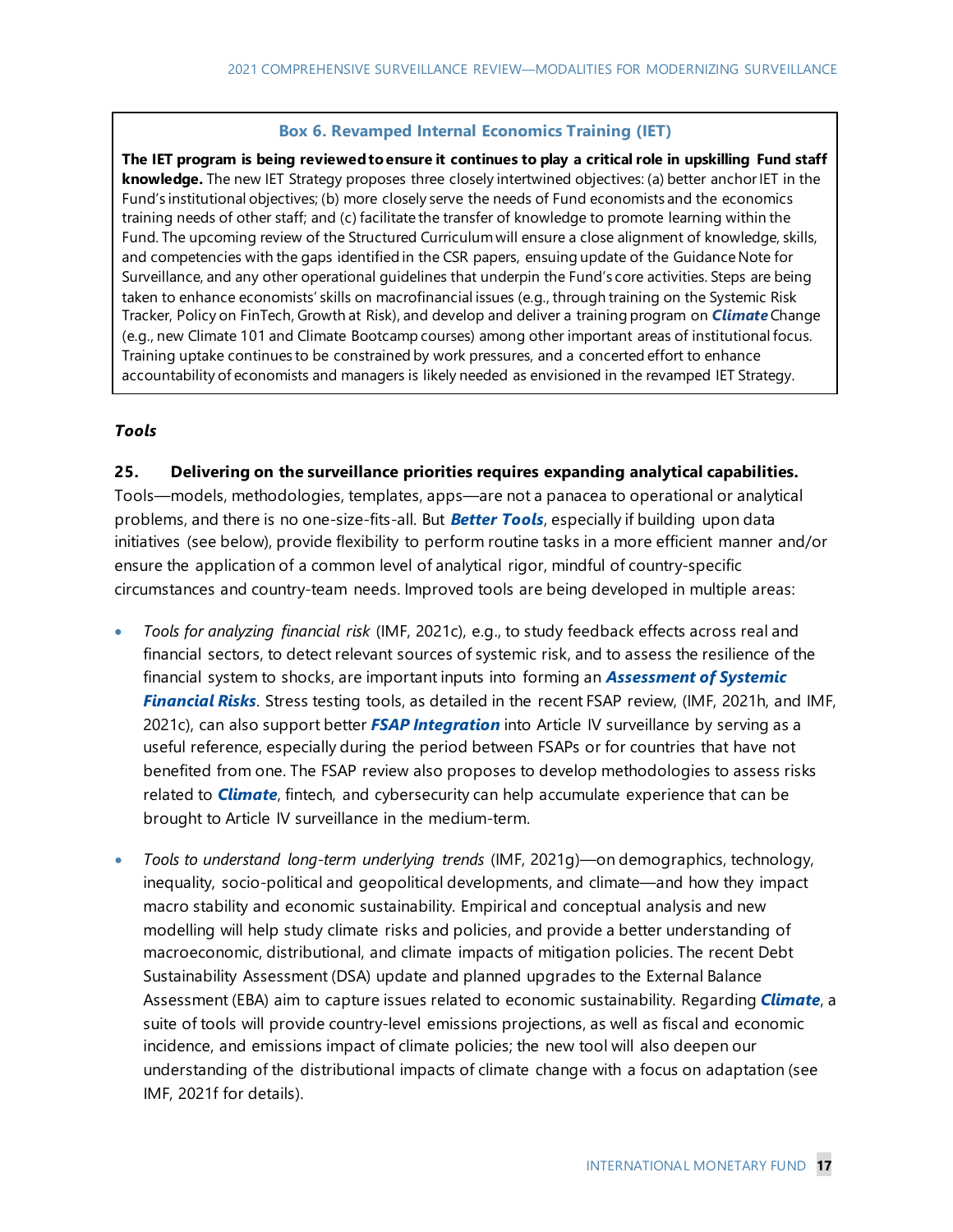#### 2021 COMPREHENSIVE SURVEILLANCE REVIEW—MODALITIES FOR MODERNIZING SURVEILLANCE

- *Models of risk assessment and management*—for example quantile-regression, risk-focused structural and crisis prediction models—can support the provision of *Contingent Policy Advice*. Strategic foresight techniques (as applied in the CSR Background paper on Scenario Planning, IMF, 2021i) can also be used to crystalize unforeseeable but plausible high-impact events, which could then feed into the G-RAM, contingency plans, and long-term risk analysis (as argued in the CSR background paper on Risks, IMF, 2021d). These techniques can capture issues related to the importance of key infrastructure and systems, technology regulations across countries and regions, and on digital risks management (including cybersecurity, outages, digital frauds, data privacy) and recovery capacity in central banks, financial systems, public financial management, and the broader economy.
- *Methods and tools to increase the digitalization of internal processes* will help improve the quality of Fund surveillance. Flow automation of routine or repetitive tasks such as data collection and information sharing activities can help increase timeliness, accuracy, and productivity. As mentioned earlier, *CDMAP* serves as a platform for CD planning and easier integration with surveillance. Digital templates can facilitate comparison and assessment of macroeconomic frameworks, and keyword searches of minimum Article IV requirements will simplify and better inform the review process; they will also reduce operational risks and make the process more efficient. Modern data analytics will help unify multiple data sources to create interactive dashboards and analytical reports. Text analytics will help connect topics and issues with cross-country knowledge, guidance, and relevant expertise, as well as signal degree of relative coverage of a topic across members and over time.

#### **Box 7. The iData Initiative**

**The** *iData Initiative* **is a data management and dissemination platform to modernize economic data management.** It was articulated in the 2018 Overarching Strategy on Data and Statistics, launched in November 2020, and is expected to be completed by end-2023. The *iData Initiative* will support high-quality forecasts and data-driven analysis and improve the overall user experience with Fund data.

**This initiative will replace the existing custom-built platform, which is almost at its end-of-life.** The existing custom-built platform supports the production of the Fund's key multilateral and cross-country databases, including the WEO and IFS databases, and the dissemination of data to external users on data.imf.org. The new platform will address access to economic data—a long-standing challenge for Fund users—by providing users a simple interface to easily browse and search across datasets.

**The new platform will improve data access and visualization.** Users will be able to access data from desktops and mobile devices, and use data in multiple analytic environments, including Python, R, MATLAB, and STATA. The *iData Initiative* will also leverage industry-leading visualization tools, allowing users to produce customized views of the data and generate new insights. Access to Fund data by member countries and other external stakeholders will be facilitated by a redesigned mobile-friendly external interface (data.imf.org) with enhanced search and visualization capabilities.

**The** *iData Initiative* **expands the possibilities for data management.** In its next development phase, the *iData Initiative* platform will be used for more types of data, including Big Data and market data, and support a single dissemination solution for internal and external users. Over time, *iData Initiative* is expected to become the Fund's sole data repository.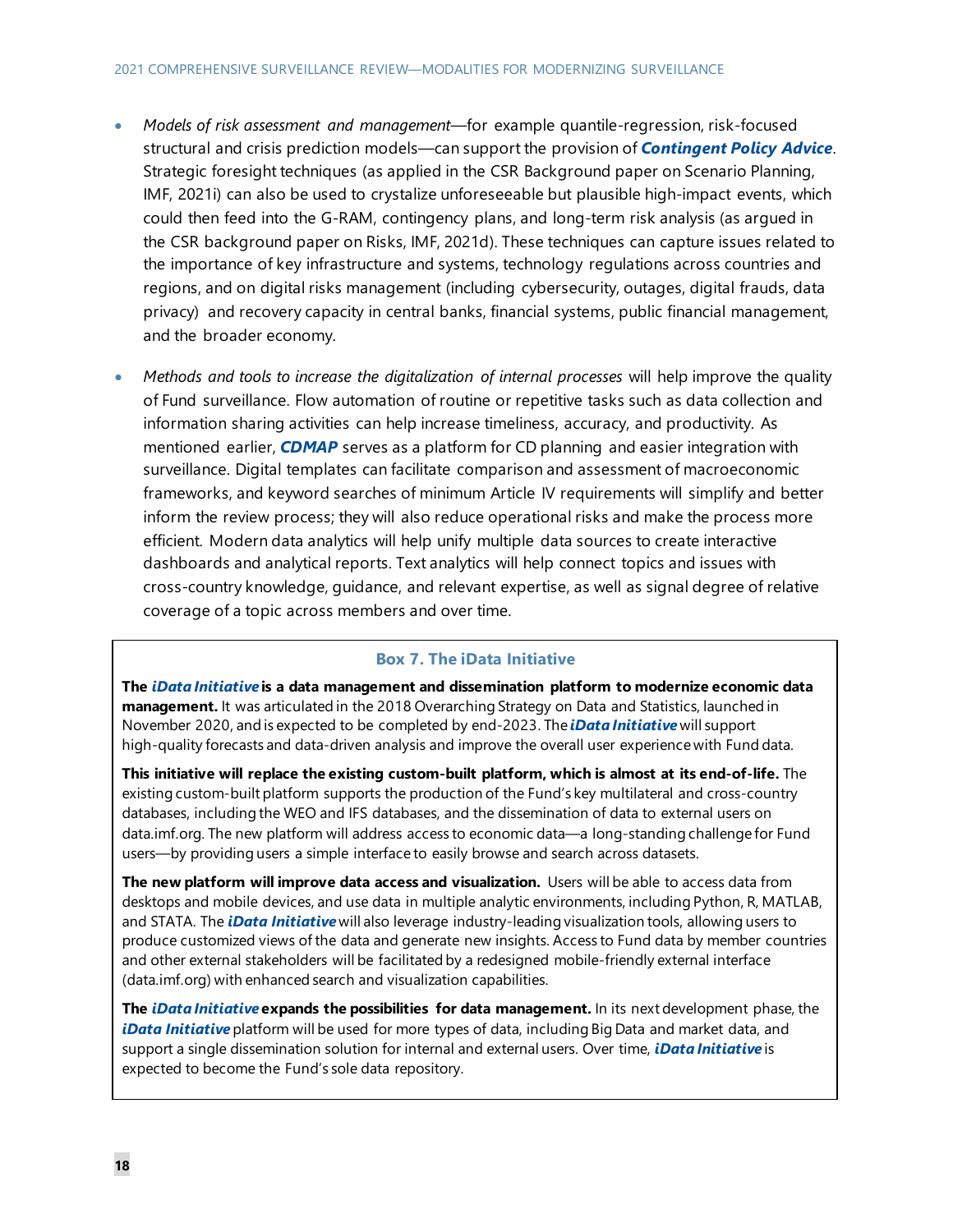**26. New surveillance modalities and ongoing initiatives provide the basis for better peerlearning, leveraging on training and the flexible use of tools.** In particular:

- The *Integrated Digital Workplace (iDW)* will help strengthen the Fund's collaboration capabilities to support remote working, and transform the ways teams communicate, collaborate, and manage work within and across departments, and with external stakeholders (Box 8). *iDW* will help improve the efficiency of internal production processes, including surveillance review, and create an environment conducive to better peer-learning, facilitated by new tools to communicate and share knowledge. It will also ease virtual engagement with country authorities.
- Completed and planned *Knowledge Management Projects* aim to support staff's operational and analytical surveillance work. First, the completed Knowledge Exchange (KE) portal revamp has made the Fund's knowledge more easily accessible through a country engagement timeline, which captures technical assistance, surveillance, and program missions and documents allowing for a unified view of country engagement and facilitating the integration of these different types of work. Second, the intranet's Enterprise Search Engine has already facilitated surfacing relevant content in a more intuitive user interface. Third, documents are now being automatically tagged with relevant fields to help improve searchability. Finally, the New Document Management project will ease the storage and sharing of knowledge content in a central repository of documents.

#### **Box 8. Integrated Digital Workplace (iDW)**

**The** *Integrated Digital Workplace (iDW)* **is a key modernization initiative to leverage modern technology to improve the efficiency and effectiveness of the Fund's core surveillance, lending, and capacity building operations.** The new integrated solution seeks to strengthen collaboration and teamwork in a hybrid work environment continuously being shaped by technological change; enable better knowledge sharing and management; augment the Fund's external stakeholder engagement and management; streamline and integrate document flow and review process; and automate and enhance access to economic and financial analytical tools and applications. The *iDW* also seeks to improve productivity and risk management through enhanced, secure, and mobile access—at lower resource costs—to analytical and process tools.

**The** *iDW* **program will support the effective implementation of recommendations coming out of recent and ongoing major Fund policy and operations reviews**, **including the CSR, CD strategy, and the Review of Conditionality and Program Design**. The program is built around five modules:

- *Collaboration*. Improves collaboration and communication internally and with the membership.
- *Intranet.* Deliver a modern Intranet that is better aligned with Fund operations, supports the Fund's communication strategy, and promotes improved knowledge sharing through a topical- and countrybased modern knowledge hub, including a new version of the KE Country pages.
- *External Relationship Management.* Improve management of the Fund's external relationships, including with members and other stakeholders.
- *Document Journey.* Create a more comprehensive, integrated, and smoother document flow process with efficient review and clearance functions and better access to documents and comments.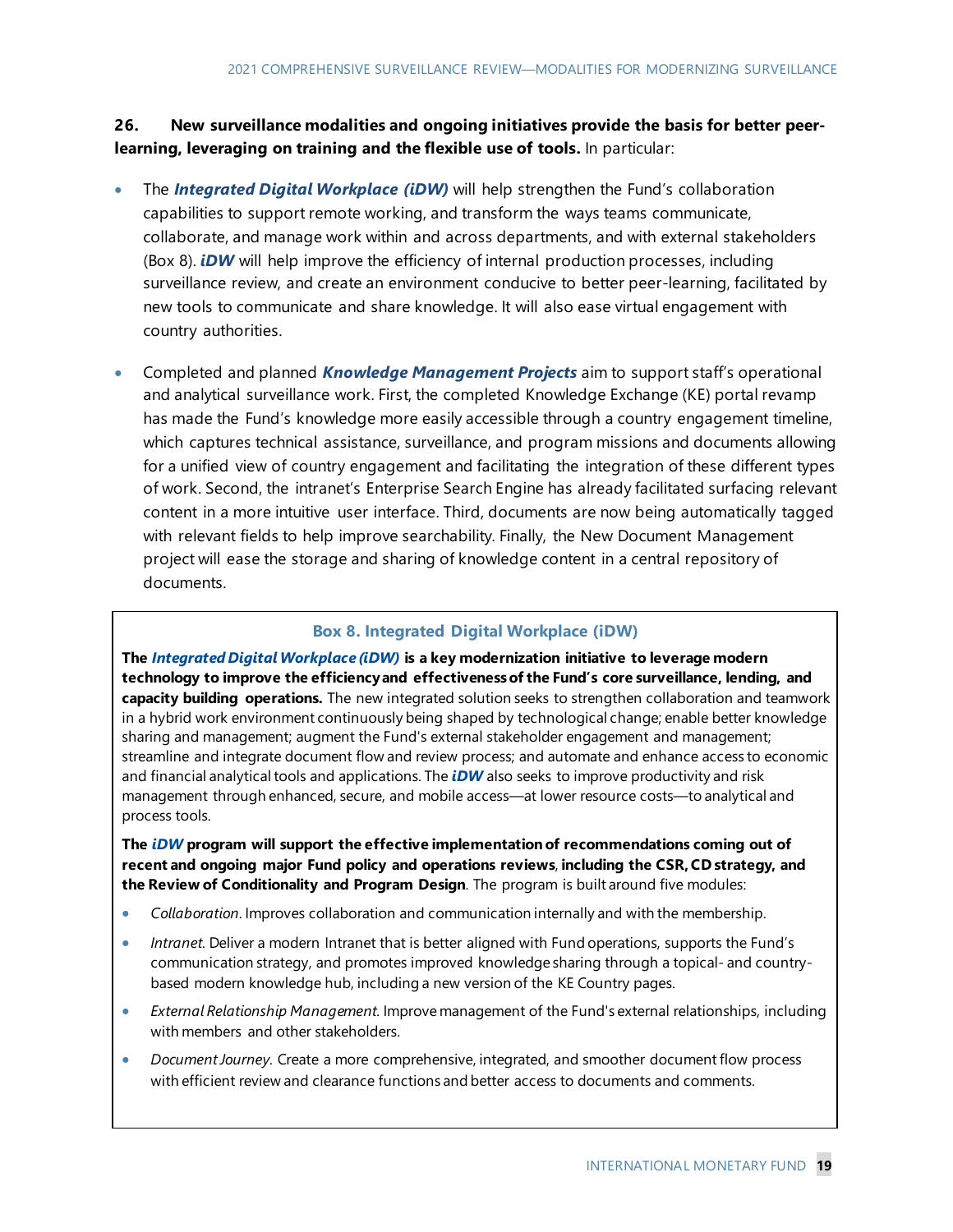#### **Box 8. Integrated Digital Workplace (iDW) (Concluded)**

• *Digital modernization.* Replace outdated and standalone tools and applications with modern cloudbased technology to improve productivity and access to real time information and analysis.

**Implementation of the** *iDW* **began in in November 2020 and the current program is expected to be completed by the end of 2023.**

#### *Data*

**27. Better data are critical to deliver on the surveillance priorities**. Closing critical data gaps in surveillance is the objective of the ongoing review of *Data Provision to the Fund* for Surveillance (IMF, 2021j). The ongoing review also discusses data that members are encouraged to provide *(Encouraged Data Provision).* In some instances, provision of additional data may generate some costs to members countries. Public sector data, foreign exchange intervention (FXI), and indicators for macrofinancial analysis are areas of immediate data needs, where the case for enhanced data provision to the Fund is the strongest and most urgent. In particular:

- Broader and more granular coverage of the public sector data (including debt data beyond the central government) would support analysis of fiscal risks—one of the key areas of Fund surveillance.
- Access to timely and comprehensive FXI data is key for bilateral and multilateral surveillance, including oversight of members' exchange rate policies, conducting external sector assessments, and monitoring the functioning of the international monetary system, including policy spillovers and spillbacks. Provision of FXI data would also facilitate more integrated policy advice.
- While macro-financial analysis is a core area of Fund surveillance, the data provision requirements are currently minimal in this area. Minimum mandatory data provision, including of the main financial sector indicators, would ensure proper monitoring of the core financial system and key sources of systemic risk. In many cases better data coverage for non-bank financial institutions, the stocks and flows of credit, cross-border activity, and nonfinancial corporates would also be critical for assessing potential sources of systemic risk—from within and outside the banking system—akin into account key interlinkages across sectors and policies.

**28. The ongoing expansion of data infrastructure will further support the use of more granular data.** As part of the effort to improve data management, *iData Initiative* will bring modern data management and dissemination tools to help strengthen data analysis, including by facilitating data access to staff, member countries and external stakeholders, and enhancing search and visualization capabilities. *Encouraged Data Provision* can also facilitate the analysis of:

• High frequency and granular information—available in partnership with IFIs and the private sector—to have more timely and comprehensive signals of economic activity (e.g., vessel traffic, satellite images, mobility and travel related data) and emerging risks across countries or regions, as well as new ways to fill data gaps in official statistics—for instance, the Development Data [Partnership](https://datapartnership.org/) and the [COVID-19 High Frequency Data Hub.](http://www-intranet.imf.org/departments/STA/collaboration/STA_HFDH/SitePages/COVID19-DataHub.aspx)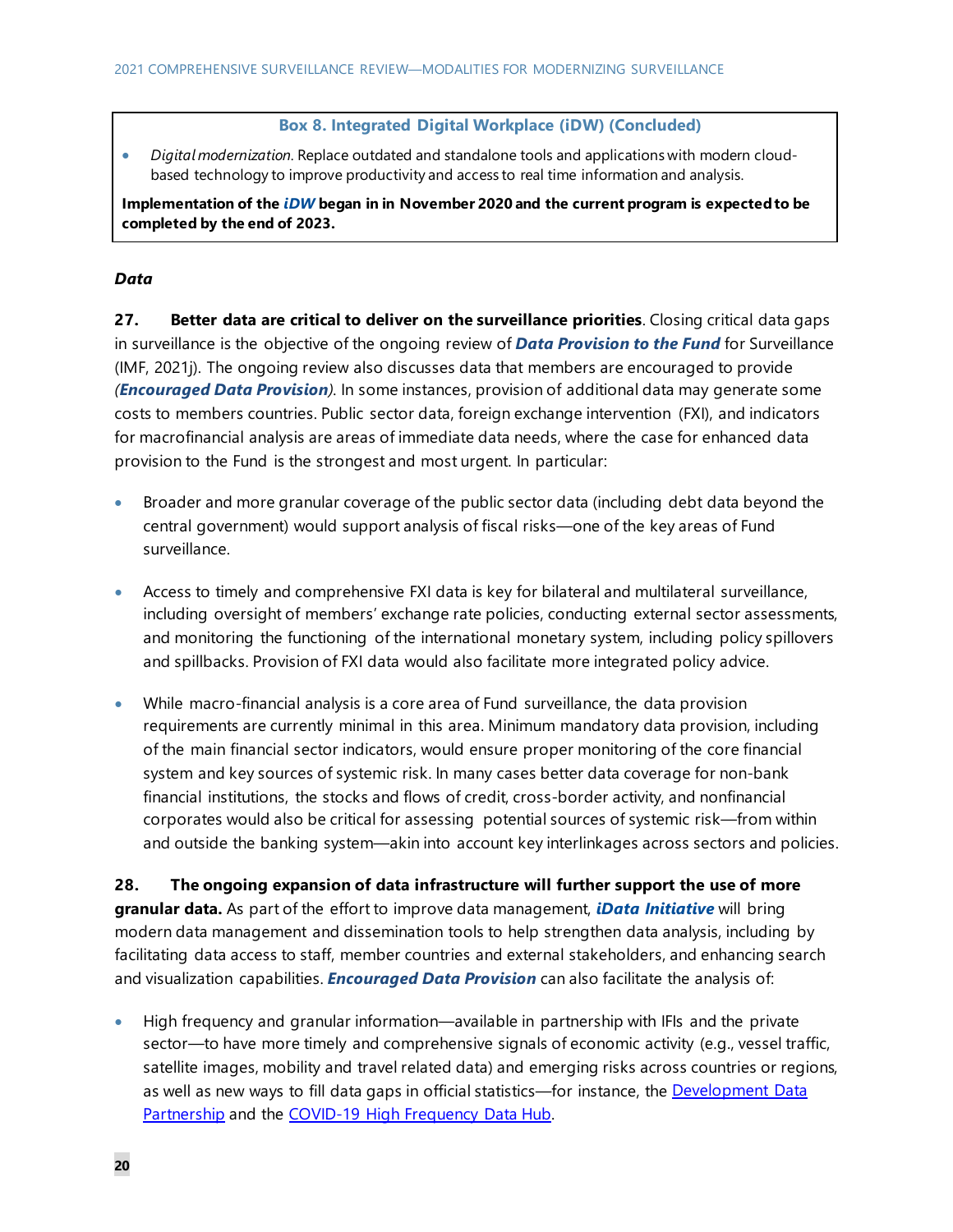- Data related to economic sustainability, including on inequality, *Climate* change, demographics, technological advances, and socio-political and geo-political developments are critical under the new surveillance priorities. Such data will help understand the impact of digital technologies on macroeconomic and distributional outcomes in an environment of rising inequality. External sources will complement data availability (e.g., World Bank, UN, OECD), and further guidance on the use of available indicators will be provided in the revised guidance note. At the same time, the Fund has launched initiatives to improve data availability, including the work on the Climate Change Indicators Dashboard.
- Macro-critical issues that could feature in *Focused Article IV Consultations*, including one or more topics relevant for the surveillance priorities—for instance, on implications for growth and stability of trends on digital technology, demographics, climate change, and shifting global economic power.
- Better information on household debt, real estate sector, including housing prices, would support macrofinancial integration in several areas—including *FSAP integration* and forming an *Assessment of Systemic Financial Risks*. Data on links between non-financial corporations and the wider economy would inform risk assessments and *Contingent Policy Advice.* It is also important to maintain databases that support the surveillance of macroprudential policy (for instance, the macroprudential survey and the integrated Macroprudential Policy database).

**29. In the medium-term, a reimagined** *Country Portal* **would serve as a "one-stop shop" for all Fund content on that country.** A modern and intuitive portal that serves as the face of the Fund's engagement with each member could greatly improve external communication and facilitate internal peer-learning. Using a clean and visually appealing format, the external version of such a portal could feature the latest WEO projections for the country and key policy advice, along with all Fund documents pertaining to the member in the public domain. An internal version of the website would, in addition, collect all country-relevant documents for official use. Peer-learning and knowledge dissemination would be facilitated by a consistent document labeling system, under which all Fund documents are tagged at the time of production. In this last regard, recent efforts to automate the identification of cross-cutting themes using the Enterprise Business Vocabulary are a step in the right direction. This would reduce the need to reproduce previous analyses and advice in earlier Article IV consultations that remain relevant and as such support *Focused Article IV Consultations.* It would also allay concerns that for many members, the Fund's Article IV staff report remains the "go-to" source for information—by replacing a single paper report produced annually with a comprehensive digital platform that retains all relevant information in one place regardless of when it was produced. Such a vision would require further thinking, including a clear view on the possibly considerable resource implications.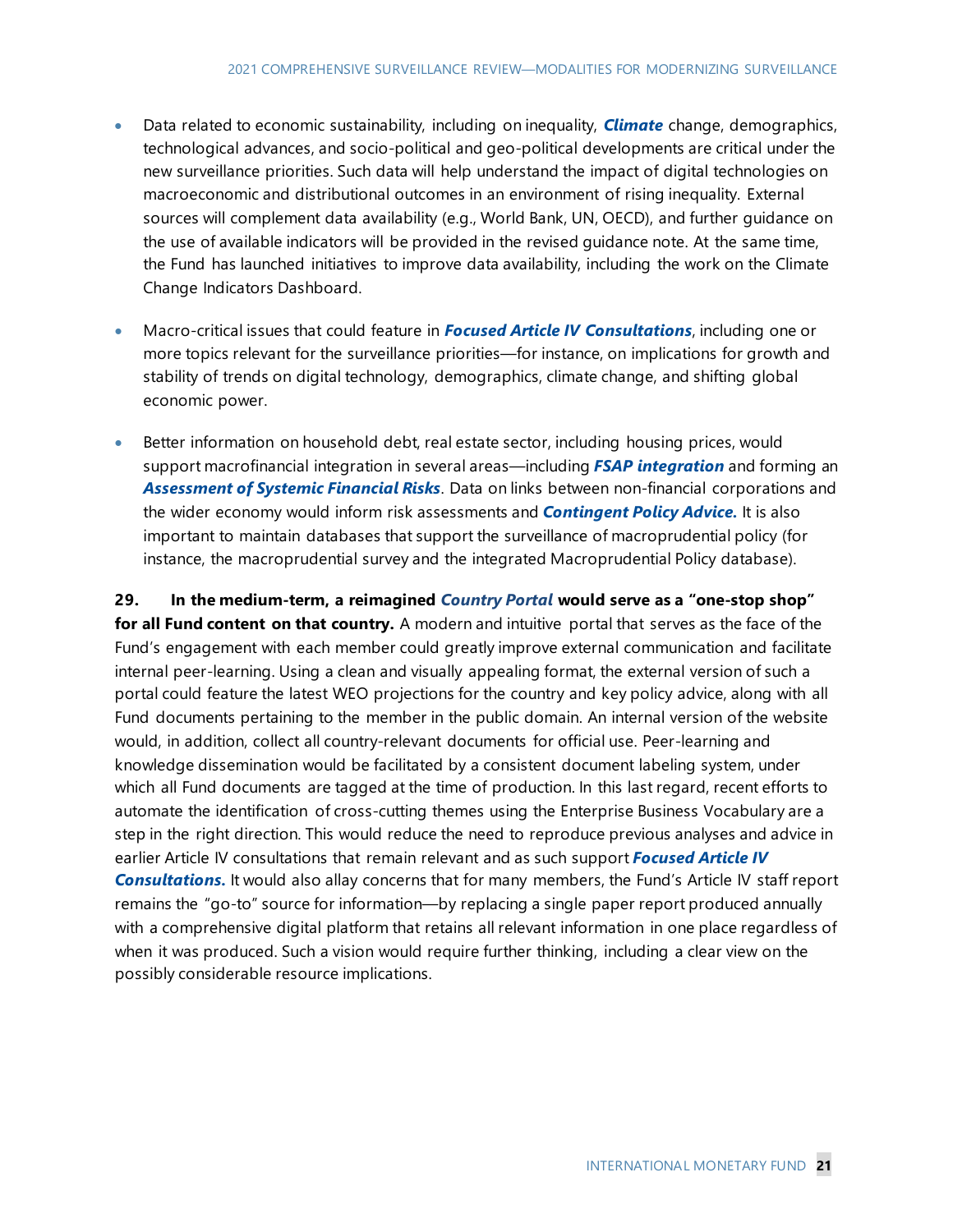## **COSTING**

**30. This section discusses the costing of the CSR.** The previous section discussed key CSR proposals (see Annex I), including new modalities, for making Fund surveillance more timely, topical, targeted, interconnected, and informed. Below we expand on the tentative cost of new proposals that have significant budgetary implications. Other proposals could, in the first instance, rely on optimizing processes, while others (such as *iData Initiative* and *iDW*) are underway and funded separately; and the resource implications of yet others (such as climate, digital currencies, FSAP) are being picked up in context of the discussion of those specific workstreams.

**31. The most significant need for resources is for** *Expanding Macrofinancial Talent*. An

assessment of depth and integration of systemic risk analysis and macroprudential policy advice in Article IV Consultations found that limitations in macrofinancial expertise compounded by competing priorities have constrained progress in this area, which requires additional recruitment with the proper skill set. This finding echoes the conclusions from the IEO's evaluation of the Fund's financial surveillance (IEO, 2019), which noted that resource constraints have slowed the needed buildup of macrofinancial expertise. The assessment finds that half of all Article IV reports presented gaps in the depth and integration of these core elements of macrofinancial analysis (see IMF 2021c). An additional 24 FTEs with macrofinancial expertise, if spread over the identified Article IV teams with gaps, would translate into about 80 percent coverage of the gap, assuming each additional staff would cover on average about 2 Article IVs per year. The remaining gap would be closed through training and reprioritization.

**32. Four other new proposals would require an additional 5-7 FTEs**. The annual cost of *CMMs* will vary with the number of such meetings during the year, the number of topics discussed in each CMM, and the novelty of the material presented—CMMs based on material already available would be less costly than CMMs based on new material. On average, and assuming efficiency gains elsewhere (see below), the tentative cost of one CMM is currently placed at about 2-3 FTEs. Costs for the *GPI* reflect the collection and selection of policy questions from country teams for which help from functional departments is sought, as well as the effort to summarize lessons learned. Depending on the number of countries and policy questions and the extent and frequency with which any lessons are publicized following Board discussions (including in the context of individual Article IV consultations) to replace the current policy tracker, resource costs range between 2-3 FTEs. Importantly, the estimated costs assume functional departments provide support within their current envelope for engaging with area departments. As regards the new *Spillovers Tool* and *Spillovers Forum*, it should be possible to implement these with about 1-1.5 FTEs in total. It is estimated that the Spillovers Tool will absorb about the same amount of resources as the G-RAM, i.e. just under 1 FTE per year. As for the Forum, organizing and preparing the material would take most time, while staff and Management attendance account for only a small fraction of the costs and the overall cost is estimated also at under 1 FTE.

**33. Cost considerations do not include short-term transition costs and are subject to a significant degree of uncertainty.** Estimated costs, for instance, assume that ongoing initiatives to improve technology and improve workflow are fully successful; if that is not the case, actual costs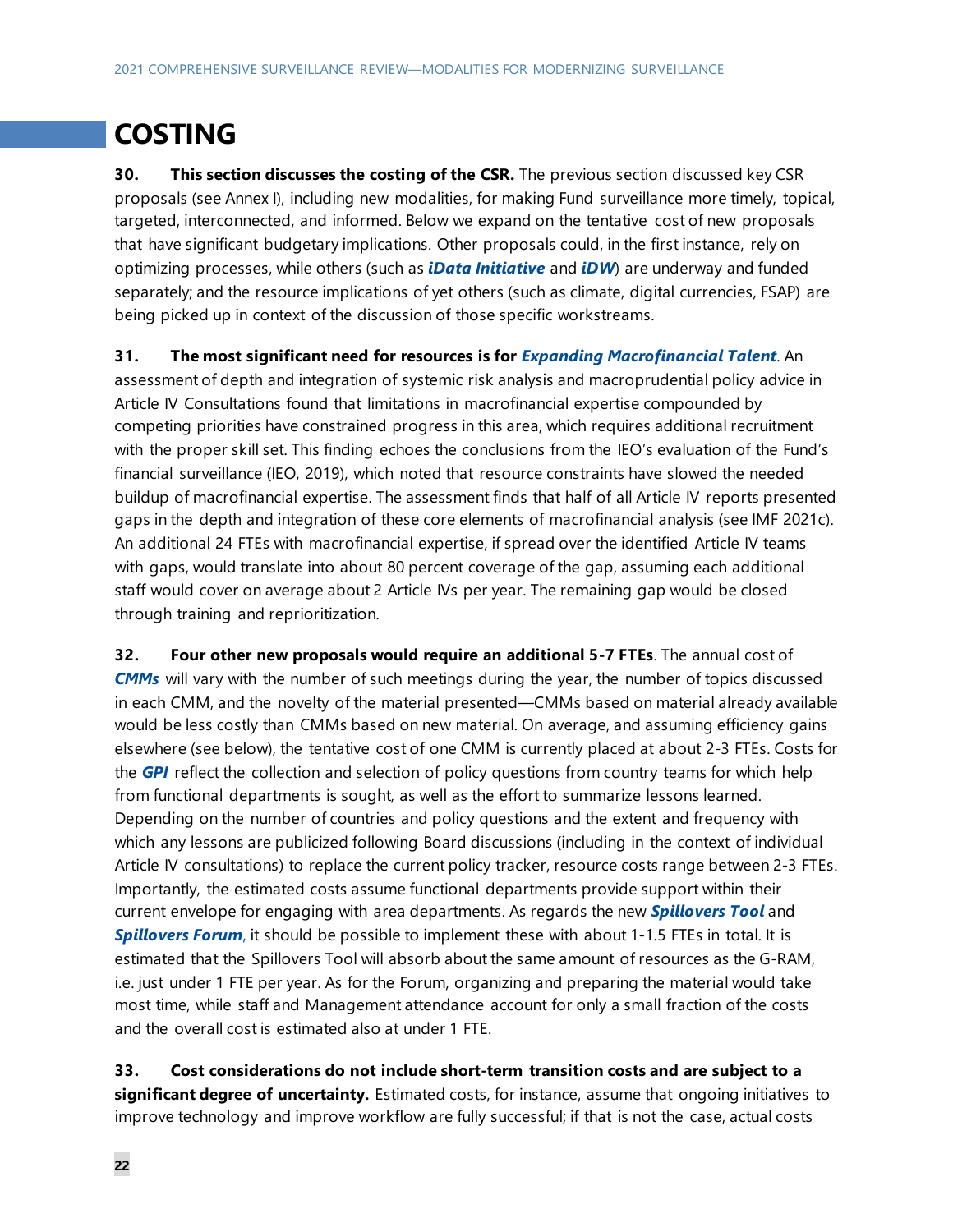may well be higher. They also do not account for additional cost pressures on other support services. Depending on how the uncertainties around the global outlook materializes, Area Departments may need to prioritize on short-term exigencies, which would also mean that any efficiency gains that could potentially be directed toward the CSR priorities will need to go in that direction instead, raising the net costs for the latter—for example, it may not be possible to streamline the discussion in staff reports of traditional areas to partially compensate for the taking up of longer term sustainability issues. Also, particularly for Area Departments, there are short-term transition costs and experimentation costs that are hard to capture in the estimates. The divergent global exit from the pandemic, with LIC/FS more likely dealing with the crisis longer than advanced or emerging economies, will also have differential impacts on individual country teams, limiting the space for some to experiment with the new modalities. Furthermore, the experimental nature of the approach limits the feasibility to provide very durably long-term cost implications—for example, potential long-term trade-offs involved when hiring more staff in certain areas of expertise (for instance, climate, and data scientists) as opposed to fungible staff who by definition can better move across issues and areas are not accounted for. Training costs—resource and staff time—also need to be incorporated into the baseline estimation. Finally, the costs of implementing a new country portal are left to the medium-term and are not included in the analysis. At the same time, potential savings from process improvement are also not factored in, including those from any changes to the review process. If costs end-up being larger than estimated, staff may need to come back to the Board for guidance on how to proceed, including on further streamlining the large number of existing requirements on Article IV consultations.

## **34. A flexible approach to implementing the new modalities, characterized by**

**experimentation and learning-by-doing—a "sandbox" for new modalities, helps in this regard.** Under such an approach, the new modalities can be implemented, with their continuation and/or scaling remaining subject to re-assessment in two years. This approach will help the Fund deal with the uncertainty associated with the implementation of the CSR priorities, balanced against already high work pressures. Many of the proposed modalities are not only scalable but also malleable, so that their implementation can adapt to changing needs and circumstances over time.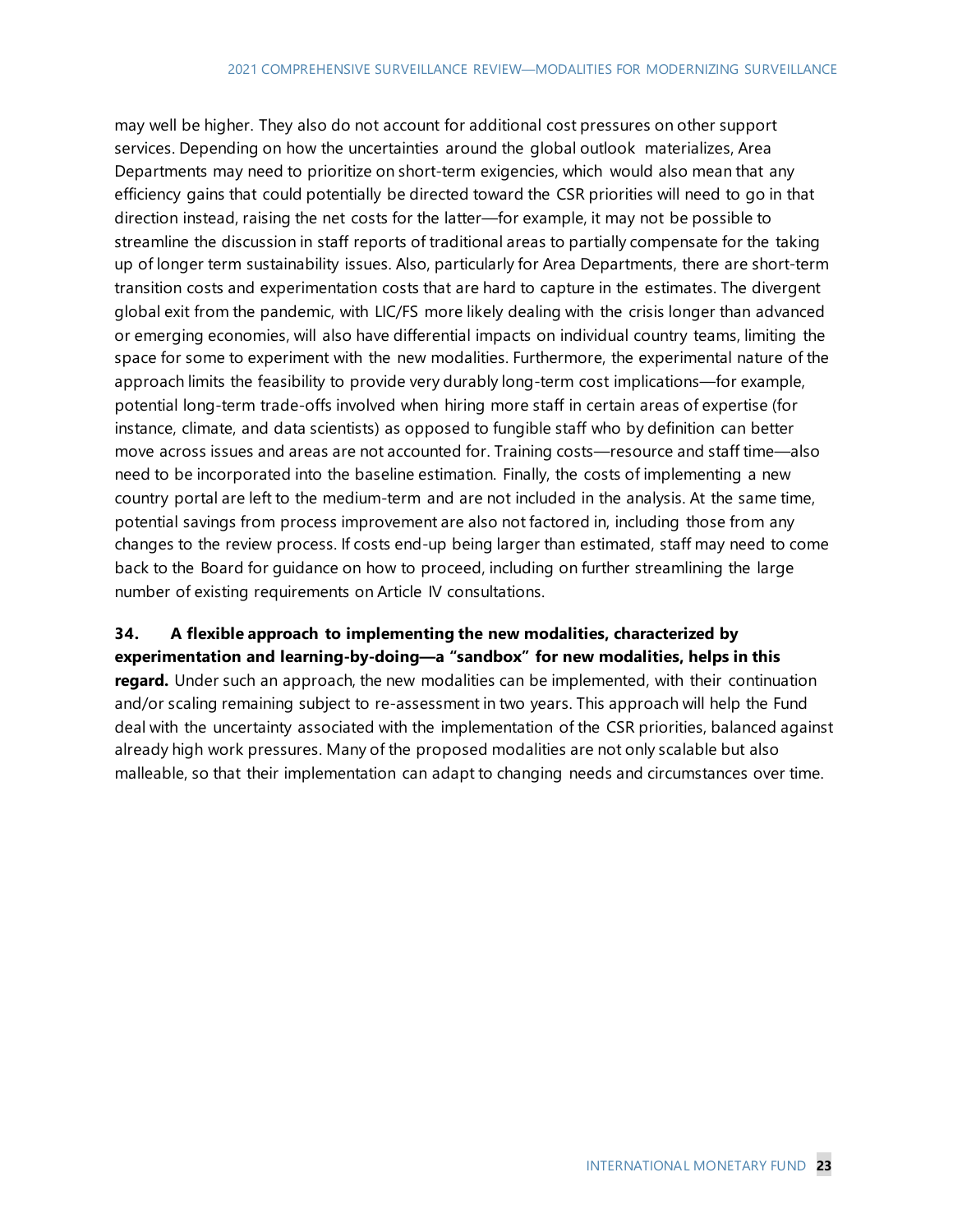| <b>Main Areas</b>  | <b>Proposals</b>                                                            |              |              | <b>Priorities</b> |                       |  |  |
|--------------------|-----------------------------------------------------------------------------|--------------|--------------|-------------------|-----------------------|--|--|
|                    |                                                                             | Risks        | Spillovers   | Sustainability    | <b>Unified Advice</b> |  |  |
| Timely,            | <b>CMMs</b>                                                                 | $\checkmark$ |              | $\checkmark$      | $\checkmark$          |  |  |
| <b>Topical and</b> | <b>Granular Policy Initiative</b>                                           |              | $\checkmark$ |                   | ✓                     |  |  |
| <b>Targeted</b>    | Focused AIV consultations                                                   | $\checkmark$ | $\checkmark$ | $\checkmark$      | $\checkmark$          |  |  |
| <b>Connected</b>   | Assessment of Systemic Financial Risks                                      | $\checkmark$ | $\checkmark$ | $\checkmark$      | $\checkmark$          |  |  |
|                    | FSAP Integration                                                            | $\checkmark$ | $\checkmark$ |                   | ✓                     |  |  |
|                    | <b>Expanding Macrofinancial Talent</b>                                      | $\checkmark$ | $\checkmark$ |                   | ✓                     |  |  |
|                    | Contingent Policy Advice                                                    | $\checkmark$ | $\checkmark$ | $\checkmark$      | $\checkmark$          |  |  |
|                    | Spillovers Tool                                                             |              | $\checkmark$ |                   | $\checkmark$          |  |  |
|                    | Spillovers Forum                                                            |              | $\checkmark$ |                   | $\checkmark$          |  |  |
|                    | <b>CD Country Strategy</b>                                                  |              |              | $\checkmark$      | $\checkmark$          |  |  |
|                    | <b>CDMAP</b>                                                                |              |              | $\checkmark$      | ✓                     |  |  |
|                    | Climate                                                                     | $\checkmark$ | $\checkmark$ | $\checkmark$      | ✓                     |  |  |
|                    | <b>Collaboration with External Partners</b>                                 |              |              | $\checkmark$      | $\checkmark$          |  |  |
| <b>Informed</b>    | Revamped Internal Economics Training (IET)                                  | $\checkmark$ | $\checkmark$ | $\checkmark$      | $\checkmark$          |  |  |
|                    | Better Tools (modeling, estimation, review process)                         | $\checkmark$ | $\checkmark$ | $\checkmark$      | ✓                     |  |  |
|                    | The iData Initiative                                                        | $\checkmark$ | $\checkmark$ | $\checkmark$      | $\checkmark$          |  |  |
|                    | Integrated Digital Workplace (iDW)                                          | $\checkmark$ | $\checkmark$ | $\checkmark$      | $\checkmark$          |  |  |
|                    | Knowledge Management Projects                                               | $\checkmark$ | $\checkmark$ | $\checkmark$      | $\checkmark$          |  |  |
|                    | Data Provision to the Fund (public sector, FX intervention, macrofinancial) | $\checkmark$ | $\checkmark$ | $\checkmark$      | $\checkmark$          |  |  |
|                    | Encouraged Data Provision (indicators related to economic sustainability)   | ✓            |              | $\checkmark$      |                       |  |  |
|                    | Country Portal                                                              | $\checkmark$ | $\checkmark$ | $\checkmark$      | $\checkmark$          |  |  |

2021 COMPREHENSIVE SURVEILLANCE REVIEW—MODALITIES FOR MODERNIZING SURVEILLANCE

2021 COMPREHENSIVE SURVEILLANCE REVITIES FOR MODERNIZING SURVEILLANCE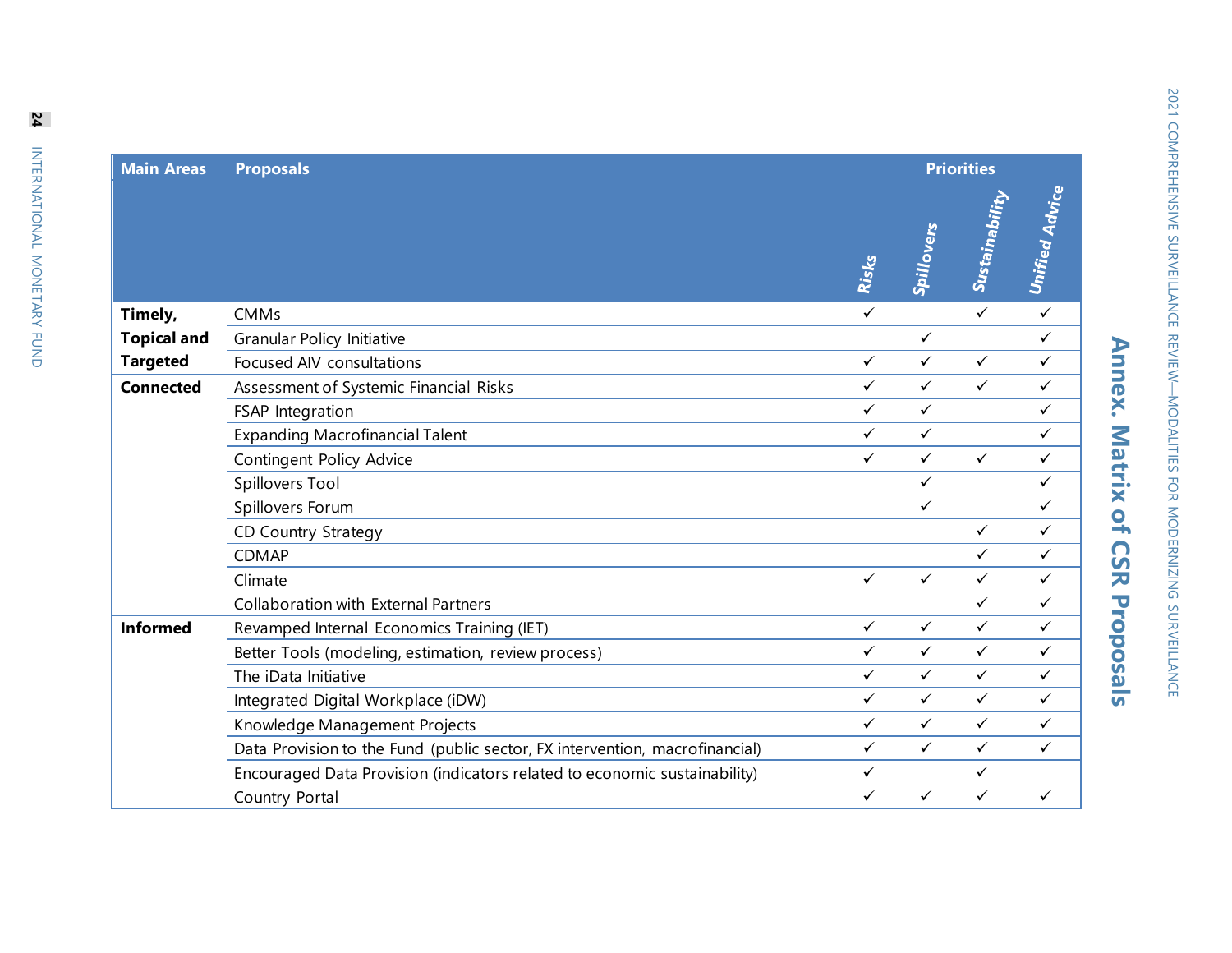## **References**

- Independent Evaluation Office of the International Monetary Fund (IEO), 2019, "IMF Financial Surveillance Evaluation Report 2019," (Washington, D.C. International Monetary Fund)
- Independent Evaluation Office of the International Monetary Fund (IEO), 2020, "IMF Collaboration with the World Bank on Macro-structural Issues," (Washington, D.C. International Monetary Fund).
- International Monetary Fund, 2014, "Triennial Surveillance Review—Overview Paper," IMF Policy Paper. Washington, D.C.
- \_\_\_\_\_\_\_\_, 2018, "Interim Surveillance Review (ISR)," IMF Policy Paper. Washington, D.C.
- \_\_\_\_\_\_\_\_, 2019, "Comprehensive Surveillance Review Mid-Point Note," IMF. Washington, D.C.
- \_\_\_\_\_\_\_\_, "2021 Comprehensive Surveillance Review —Overview Paper," IMF. Washington, D.C.
- \_\_\_\_\_\_\_\_, 2021a, "2021 Comprehensive Surveillance Review —Background Paper on Traction," IMF. Washington, D.C.
- \_\_\_\_\_\_\_\_, 2021b, "2021 Comprehensive Surveillance Review —Background Paper on Main Findings from the Stakeholder Surveys" IMF. Washington, D.C.
- \_\_\_\_\_\_\_\_, 2021c, "2021 Comprehensive Surveillance Review —Background Paper on Systemic Risk and Macroprudential Policy Advice in Article IV Consultations," IMF. Washington, D.C.
- \_\_\_\_\_\_\_\_, 2021d, "2021 Comprehensive Surveillance Review —Background Paper on the Surveillance Priority Confronting Risks and Uncertainties," IMF. Washington, D.C.
- \_\_\_\_\_\_\_\_, 2021e, "2021 Comprehensive Surveillance Review —Background Paper on the Surveillance Priority Pre-empting and Mitigating Spillovers," IMF. Washington, D.C.
- \_\_\_\_\_\_\_\_, 2021f, "2021 Comprehensive Surveillance Review —Background Paper on Integrating Climate Change into Article IV Consultations," IMF. Washington, D.C.
- \_\_\_\_\_\_\_\_, 2021g, "2021 Comprehensive Surveillance Review —Background Paper on the Surveillance Priority Ensuring Economic Sustainability," IMF. Washington, D.C.
- \_\_\_\_\_\_\_\_, 2021h, "2021 Financial Sector Assessment Program (FSAP) Review," IMF Policy Paper. Washington, D.C.
- \_\_\_\_\_\_\_\_, 2021i, "2021 Comprehensive Surveillance Review —Background Paper on Scenario Planning," IMF. Washington, D.C.